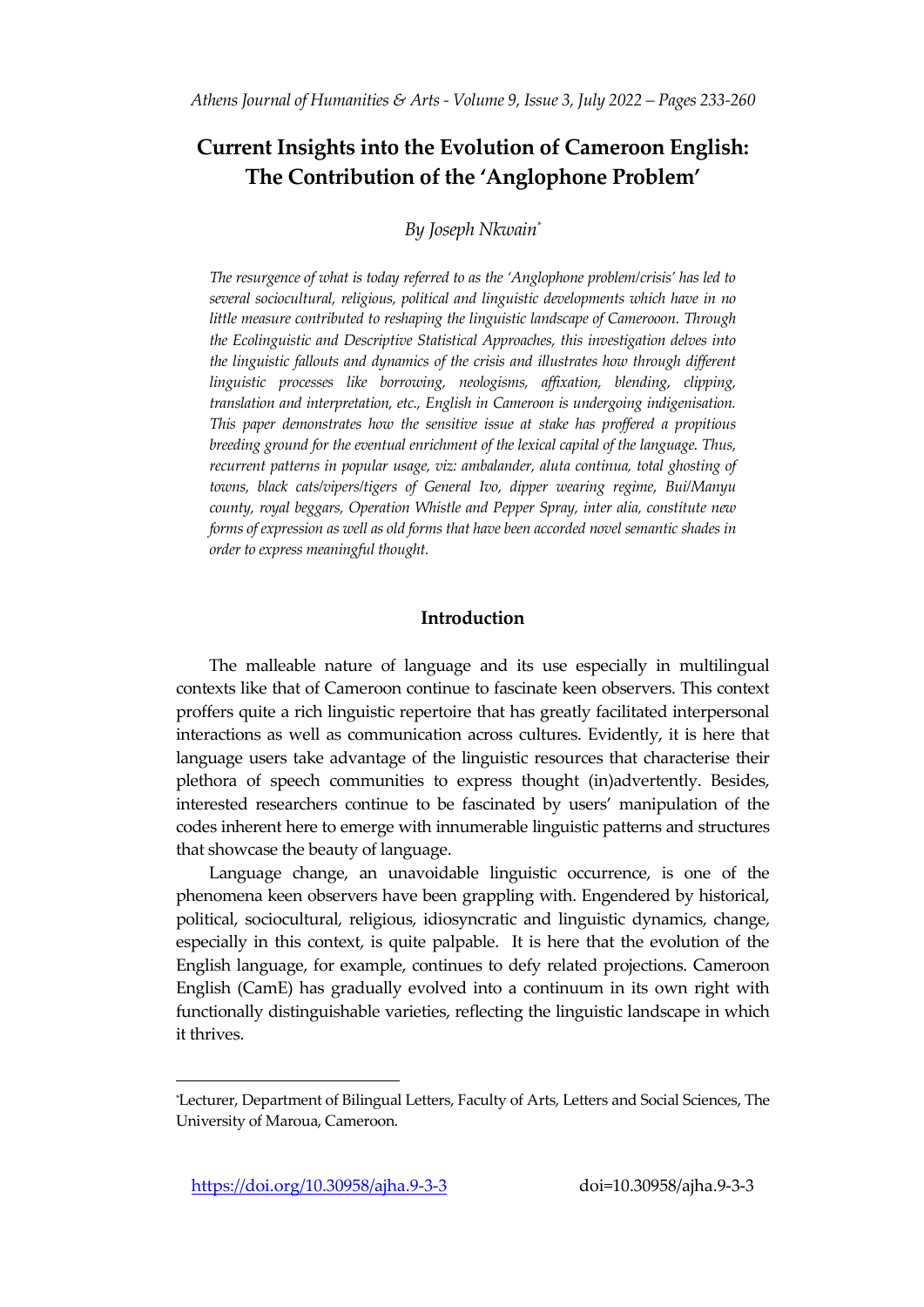This investigation adds to erstwhile statements on the evolution of English in Cameroon with focus on the impact of what has become known as the *Anglophone Problem/Crisis.* Focus is on how the evolution of the crisis has and continues to impact language behavior and behavior towards language as Cameroonians grapple with issues related to the problem. It is envisaged that the issues at stake are quite preoccupying and having considerable ramifications across all levels of national existence. This write-up attempts to investigate the impact of the crisis on the linguistic behavior of Cameroonians and on CamE in particular. Worthy of note here is the fact that this investigation relates to language in politics, political linguistics or linguistic politics, as the case might be and not a political piece. As such, the issues it raises are not in any way a reflection of the investigator's political stance. It is essentially apolitical. For convenience, this paper is divided into four whole sections beginning with an introduction and followed by a presentation of the backdrop to the situation. Then, there is a review of erstwhile statements on the subject followed by the methodology and the theoretical frame on which the paper is hinged. After, the presentation, analysis and discussion of findings are done. Before the concluding section, there is a section on the consideration of the implications of the investigation and some perspectives highlighted.

#### **Background to Study**

The Anglophone crisis which witnessed full-scale escalation in October 2016 has been a culmination of grievances ranging from sociopolitical, linguistic and cultural misappropriation of the privileges and hegemony of a people who decided to rise for their rights. A better appreciation of the dynamics of the crisis necessitates a brief sociopolitical history of the country.

History has it that following the German defeat in World War II, one of her seized colonies, Kamerun, was placed under British and French protectorates as trustee territories. Following a United Nations organised plebiscite (now considered controversial) in February 1961, British-administered Southern Cameroon voted to join the French-administered East Cameroon and after independence in October 1961, both states formed a two-state federation. This alliance existed up to 1972, when the former president - Ahmadou Ahidjo changed the system from a federal to a unitary state which was rebaptised in 1984 as *La République du Cameroun* by the current president - Paul Biya. This alteration both in the nomenclature and system of rule were both interpreted by the Anglophone political class as serious acts of treachery intentionally geared towards the eventual assimilation of the Anglophones. Thence, a series of contending voices under the banner of resistant entities such as the Southern Cameroons National Council (SCNC) began clamouring for the defense of the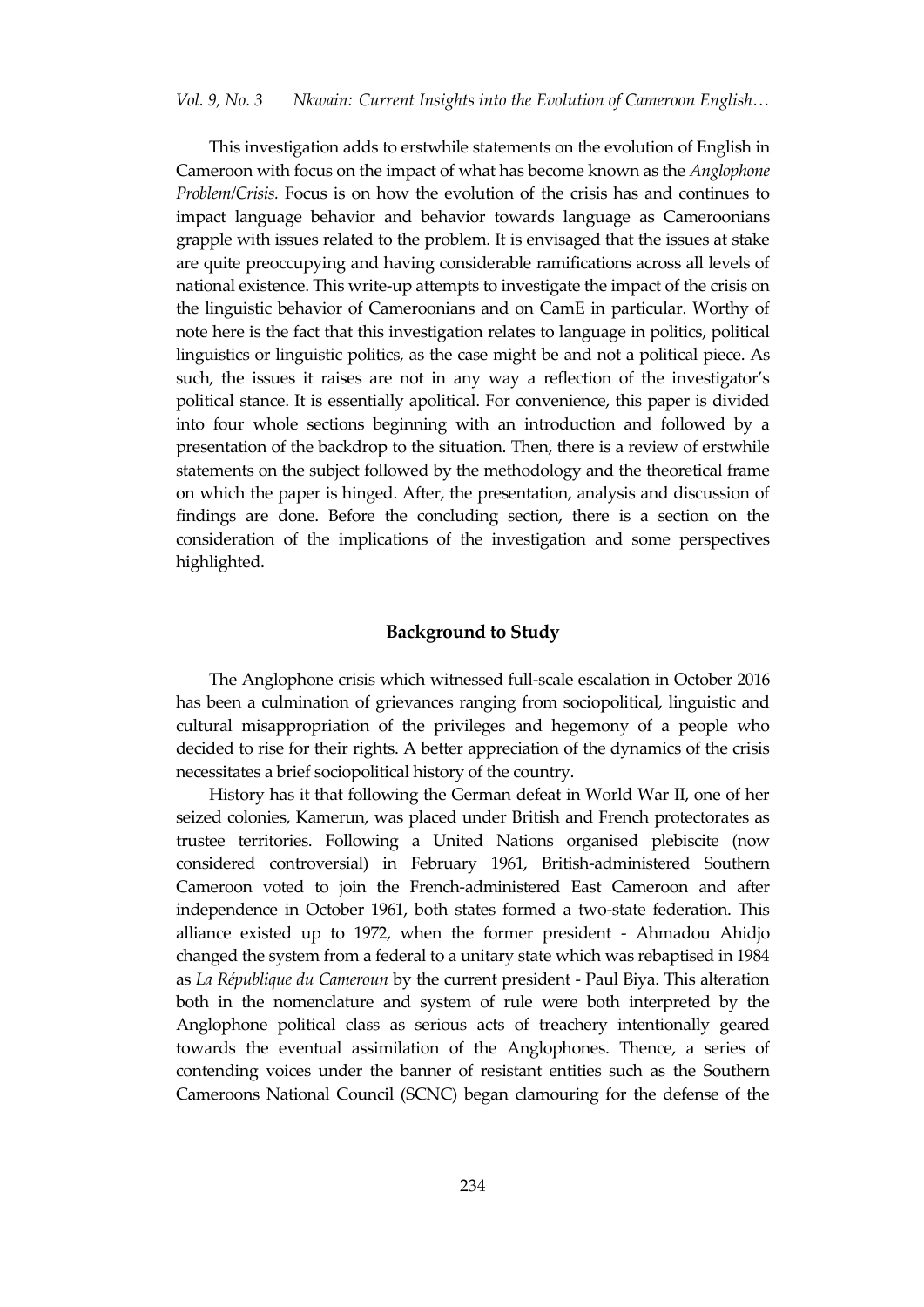complete constitutional legacy of Anglophones, a return to federation and other options for secession.

The uneasiness that characterised the alliance attained climax in September 2016 following a brutal repression of a peaceful protest orchestrated by Anglophone lawyers in response to the incessant marginalisation of the practice of Common Law in the two Anglophone regions of the country. The unrest was compounded by a solidarity mobilisation of Anglophone Teachers' Trade Union on grounds of wanton and increasing discrimination with regard to policy implementation, total disregard and jeopardy of core values of the Anglophone sub-system of education. The indiscriminate and massive arrests, gruesome torture, especially of university students, only exacerbated the already critical situation. In December 2016, attempts towards legitimising the struggle led to the formation of the Anglophone Civil Society Consortium (CACSC) to champion impending negotiations with the government. Failure to reconcile differences amidst increasing acts of civil disobedience including the destruction of public and private property, grounding of economic activities, desecration of national symbols, repression and torture, etc., the government outlawed CACSC, detained most of its leaders, as others fled the country, and branded them extremists and terrorists.

Nna-Emeka<sup>1</sup> observes that the escalation set the pace for the unavoidable intervention of highly disgruntled activists in the diaspora with their new agenda – from federalism to total and unconditional secession of Southern Cameroons renamed *The Republic of Ambazonia or Ambazonia.* For greater unity and to give more meaning to the struggle, the numerous activist in Nigeria, Europe, America and South Africa trickled down under the umbrella of The Southern Cameroons Ambazonia Consortium United Front (SCACUF) with an Interim Government (IG) of Ambazonia led by Sisiku Julius Ayuk Tabe, the establishment of the Southern Cameroon Broadcasting Corporation (SCBC) to disseminate related propaganda and the Southern Cameroon Ambazonia Education Board (SCAEB) to enact a new curriculum reflective of the core values of Anglo-Saxon education.

SCACUF, its IG and other nascent resistant factions have been at the forefront of national and international protests and other legal undertakings to attain their secessionist objectives. From October  $1<sup>st</sup>$  2017, with the eventual declaration of the independence of the *Federal Republic of Ambazonia* by Sisiku Julius, there was a twist in events that turned more violent with the emergence of armed secessionist groups in different localities of the Anglophone regions. Amidst the intensification of acts of civil disobedience, terrorist acts such as kidnappings for ransom, summary executions of abducted military and security personnel as well as non-sympathisers, assassinations, arsonist tendencies on administrative buildings, schools and hospitals, destruction of roads and bridges,

 $\overline{a}$ 

<sup>1.</sup> Okereke Nna-Emeka, 'Analysing Cameroon's Anglophone Crisis,' *Counter Terrorist Trends and Analyses* 3, no. 10 (2018): 8-12.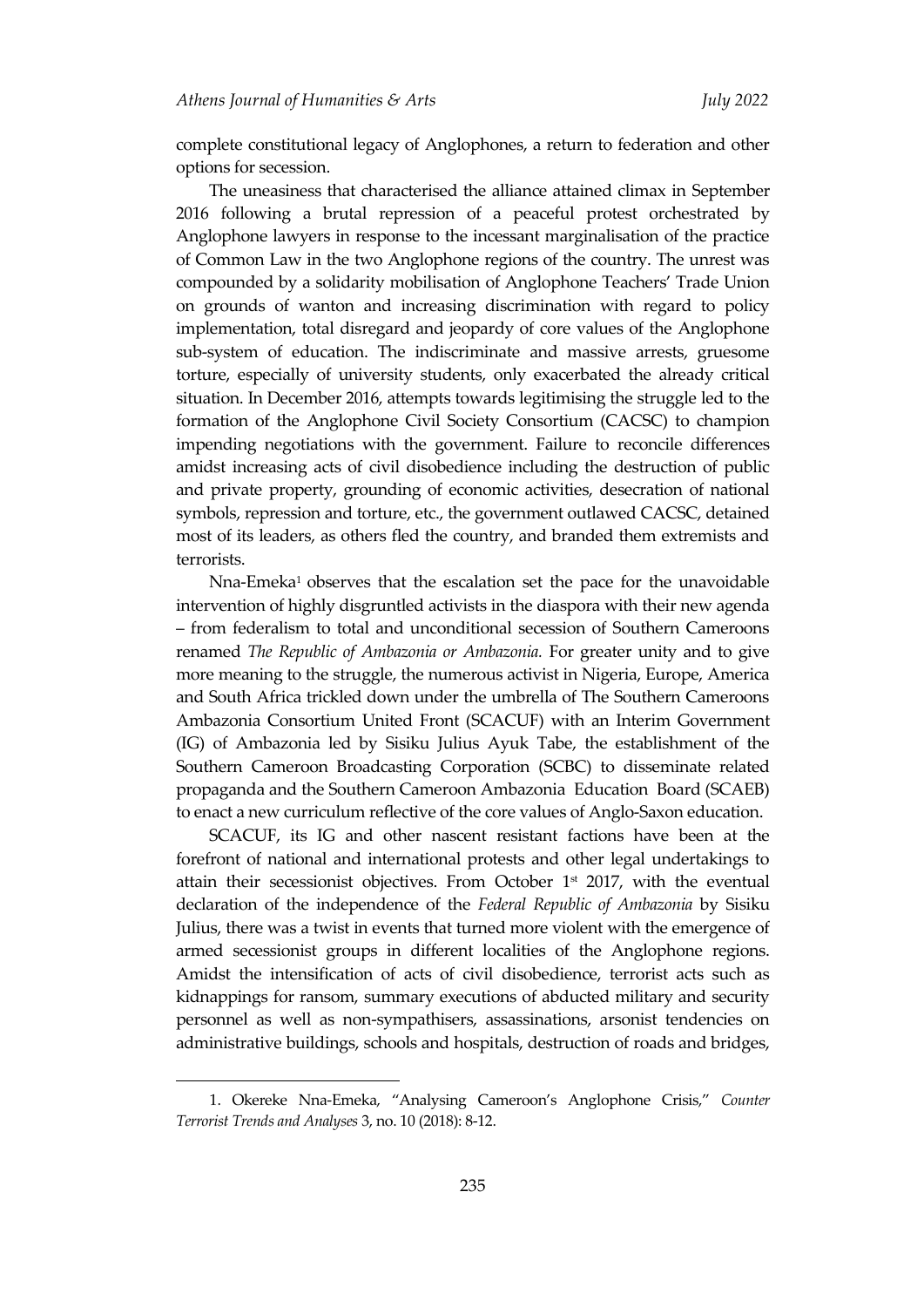there have been outright military confrontations between the military and the armed groups leading to loss of lives and property.

Vehement crackdown by the military and resistance by separatist groups have led to the escalation of humanitarian crisis of an international magnitude with the influx of fleeing Cameroonians into neighbouring countries like Nigeria. From the outset of the crisis, despite remedial measures undertaken by the state (release of some activists, educational, sociocultural and legal reforms), the conspicuous deployment of heavy artillery and military personnel, the arrest in Nigeria, judgement and sentencing of members of the Interim Government with heavy charges and prison terms, the resolve of the National Assembly not to table the issue of the crisis, all constitute complementary evidence of its halfheartedness in finding a lasting solution and this has only engendered more resenting voices from within and out of the country. Today, at the diplomatic level, as activists in the diaspora continue to vouch for the recognition of *The Republic of Ambazonia,* sporadic armed confrontations between the military and separatist groups are rife, summary executions of 'traitors' to the cause, ghost town operations continue to cripple the economy, general fear, frustration, resignation and above all incertitude characterise life in both regions.

#### **Cameroon English: Some Related Statements**

CamE has received relatively much attention and different domains of the variety have been investigated from various perspectives. From a historical perspective, Mbassi Manga<sup>2</sup> establishes that both linguistic and non-linguistic influences have considerably shaped contemporary English in Cameroon with foreign contacts and orality being at the forefront of the influence. Lexicosemantic explorations such as Ubanako<sup>3</sup> have highlighted the forms, sources and characteristic features of the different varieties that constitute the continuum. These findings have been compounded by Ubanako<sup>4</sup>, Simo-Bobda<sup>5</sup>, Mbangwana<sup>6</sup>,

 $\overline{a}$ 

<sup>2.</sup> Francis Mbassi-Manga, 'The State of Contemporary English in Cameroon,' in *Cameroon Studies in English and French (*ed.) Francis Mbassi-Manga (Victoria: Pressbook, 1976), 49-63.

<sup>3.</sup> Valentine Ubanako, *Varieties of English in Cameroon: Forms, Characteristics and Sources*  (Cameroon: The University of Yaoundé I, 2008).

<sup>4.</sup> Valentine Ubanako, *Cultural and Institutional Terms in CamE Usage: A Lexicosemantic Study of Newspaper Language* (Cameroon: The University of Yaoundé I, 2000).

<sup>5.</sup> Augustin Simo Bobda, *Lexical Integration in Cameroon Standard English* (Cameroon: The University of Yaounde, 1983).

<sup>6</sup>. Paul Mbangwana, 'The Linguistic Deculturation of English Usage in Cameroon,' in *Official Bilingualism and Linguistic Communication in Cameroon* (eds.) George Echu and Allan Grundstrom (New York: Peter Lang, 1999), 87-102).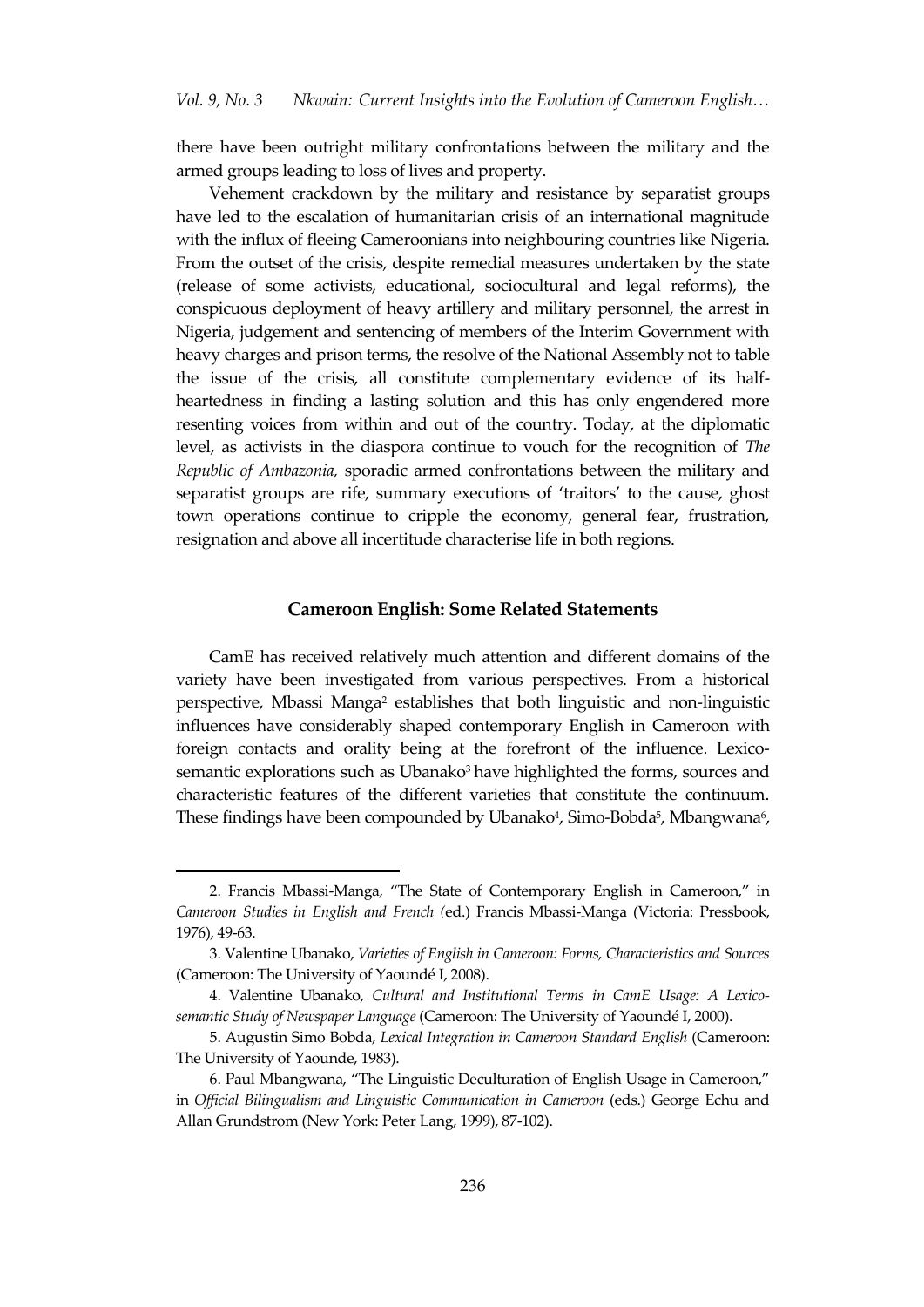$\overline{a}$ 

Anchimbe<sup>7</sup>, Kouega<sup>8</sup>, Ubanako<sup>9</sup>, studies which demonstrate that CamE borrows extensively from French, Pidgin English and Home Languages and thanks to linguistic processes such as clipping, compounding, semantic extensions, reduplication, etc., novel forms continue to invade and enrich the lexical economy of the language. They concur that diffusion and contact continue to shape the language, according it its present identity.

The phonological aspects of the language have equally received much attention. Simo-Bobda10, for example, establishes that the phonological system of the language has developed into a quasi-autonomous system with marked deviations from Received Pronunciation (RP) explained by the assumption that some RP rules do not apply in CamE and that others are uniquely Cameroonian. These findings are later attested in Nguefac<sup>11</sup> with usage pinned down on some extra-linguistic correlates such as age, sex, gender, education, ethnicity, occupation and mood and that there exists a direct correlation between these variables and CamE phonology.

At the level of grammar, studies such as Nkemleke<sup>12</sup> and Sala<sup>13</sup> have respectively investigated CamE modal categories and the syntax of the CamE sentence. Whereas the former attests to the use of similar modals in CamE and BrE, their use is, however, often restricted, generalised or simplified in CamE. The latter study affirms a departure from normal syntactic rules and the Cameroonisation of the sentence structure with three deviation types: those that are overtly variant, those that are covertly variant and those accounted for by difficulties in applying transformational rules. Sala<sup>14</sup> further insists that CamE syntax defies the British English (BrE) notion of a norm and embraces the 'democratic and least effort criterion' which accepts an 'avowed error' as a norm in so far as it poses little or no intelligibility problems to interactants.

<sup>7.</sup> Eric Anchimbe, *Cameroon English: Authenticity, Ecology and Evolution* (Frankfurt am Main: Peter Lang GmbH, 2006).

<sup>8.</sup> Jean-Paul Kouega, *Aspects of CamE Usage: A Lexical Appraisal* (Muenchen: Lincom Europa, 2006).

<sup>9</sup>. Valentine Ubanako, 'Non-Native Expatriate English: An Emerging Variety (Category of Users) in Cameroon?' in *Bordered Identities in Language, Literature and Culture: Readings on Cameroon and the Global Space (*eds.) Mathias Mbuh Tennuh and Emelda Samba Ngufor (Newcastle upon Tyne: Cambridge Scholars Publication, 2019), 116-128.

<sup>10.</sup> Augustin Simo Bobda, *Aspects of Cameroon English Phonology* (Verlag: Peter Lang), 1992.

<sup>11.</sup> Aloysius Nguefac, *Extralinguistic Corelates of CamE Phonology* (Cameroon: University of Yaounde 1, 2001).

<sup>12.</sup> Daniel Nkemleke, *A Corpus-based Study of Modal Verbs in Cameroon Written English* (Cameroon: The University of Yaounde 1, 2002).

<sup>13.</sup> Bonaventure Sala, *Aspects of Cameroon English Sentence* (Cameroon: University of Yaounde 1, 2003).

<sup>14</sup>. Bonaventure Sala, 'Does Cameroonian English have Grammatical Norms?' *English Today* 22, no. 4 (2006): 59-64.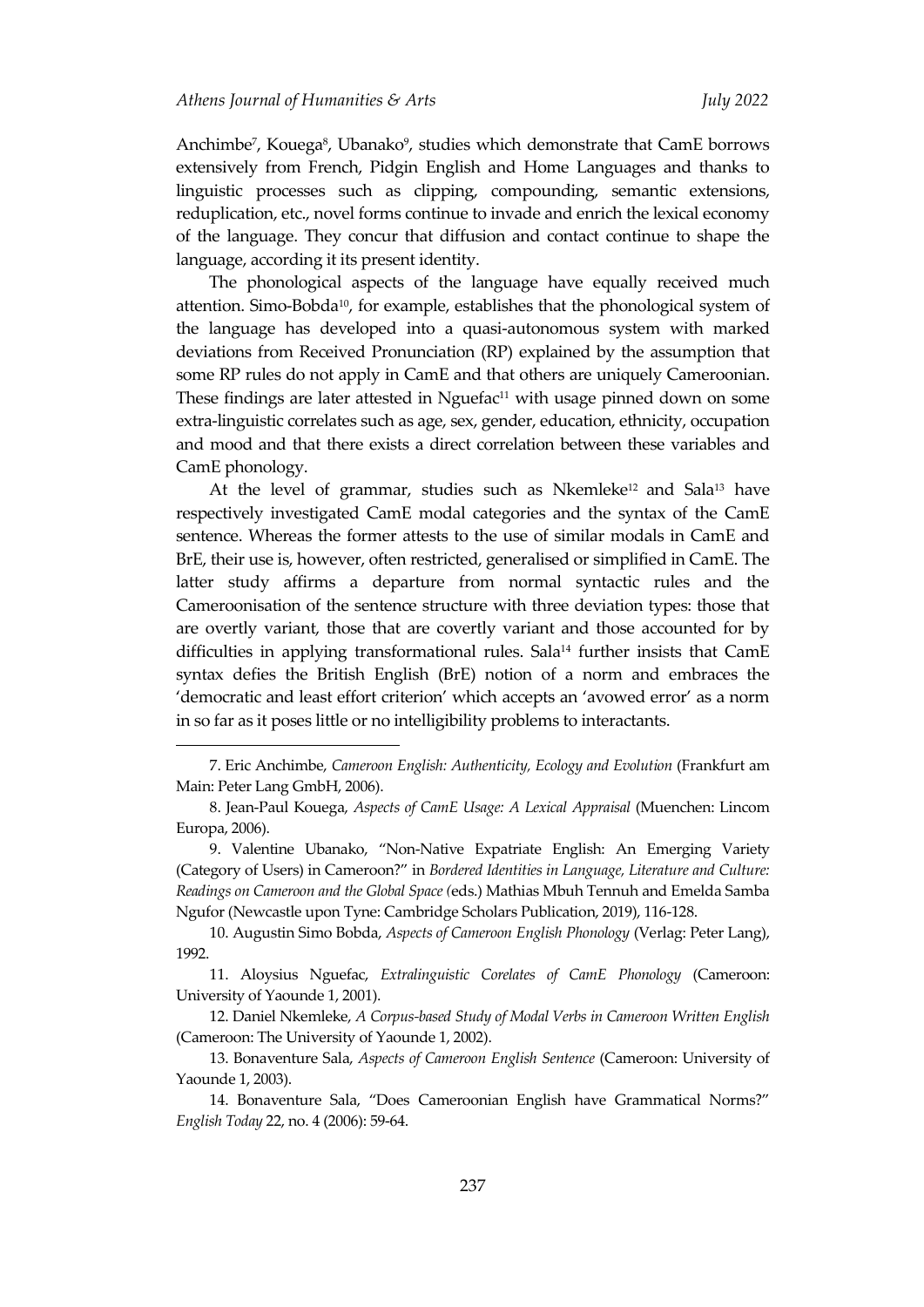The analyses of the pragmatic aspects of the language have equally produced interesting findings. Mbangwana<sup>15</sup> shows how dysphemistic and euphemistic usage further enrich and accord CamE an identity. This identity is further reflected in the use of some features such as *na, eihn/ein* and *ya* in CamE as attested in Ouafeu16. These particles have gradually gained their *lettres de noblesse* in mainstream CamE and they effectively attenuate face threats. Nkwain<sup>17</sup>, through a study of dissertation acknowledgement pages in Cameroon, opines that the polite language behavior of Cameroonians is essentially a measure of the direct transposition of the different sociocultural aspects of decorum in the language. This is further attested in Nkwain<sup>18</sup> wherein, in the same context of study (dissertation acknowledgements), there is predominant use of lexical material that has either been drawn directly from local realities or localised to fulfil immediate communication exigencies. Ubanako<sup>19</sup> attests to an emerging variety of the language, at the centre of which are non-native expatriate English users.

The foregoing review attempts to paint a vivid picture of the state of art of the language. What remains evident is the fact that the evolution of English in Cameroon continues to incite the curiosity of both purists (mavericks) and permissivists especially with regard to its recognition. Despite contending stances, research to showcase the legitimacy of CamE is still to relent.

#### **Methodology and Theoretical Frame**

This write-up hinges on the hypothetical premise that, like other accredited varieties of English, CamE is subject to change at several linguistic levels due to users' dire need to fulfil communication prerequisites. The study seeks to further

 $\overline{a}$ 

<sup>15</sup>. Paul Mbangwana, 'Eupemisms: A Study in the Art of Genteelizing and Sentimentalizing,' *Annals of the Faculty of Arts, Letters and Social Sciences* 4, no. 2 (1988): 11- 24*.*

<sup>16</sup>. Yves Talla Sando Ouafeu, 'Politeness Strategies in Colloquial Cameroon English: Focus on Three Pragmatic Particles: na, ya and eihn,' *Nordic Journal of African Studies* 15 no. 4, (2006): 536-544.

<sup>17</sup>. Joseph Nkwain, 'Dissertation Acknowledgements (DAs) in Cameroon English: A Study in Linguistic Politeness,' *International Journal of linguistics* (*Acta Linguistica Hafniensia)* 47, no. 1 (2015): 33-52.

<sup>18</sup>. Joseph Nkwain, 'Further Evidence of the Indigenisation of English in Cameroon: Pitting the Norm against Localised Forms in Dissertation Acknowledgements (DAs),' in *Bordered Identities in Language, Literature and Culture: Readings on Cameroon and the Global Space* (eds.) Mathias Mbuh Tennuh and Emelda Samba Ngufor (Newcastle upon Tyne: Cambridge Scholars Publication, 2019): 76-96.

<sup>19</sup>. Valentine Ubanako, 'Non-Native Expatriate English: An Emerging Variety (Category of Users) in Cameroon?' 2019, 116-128.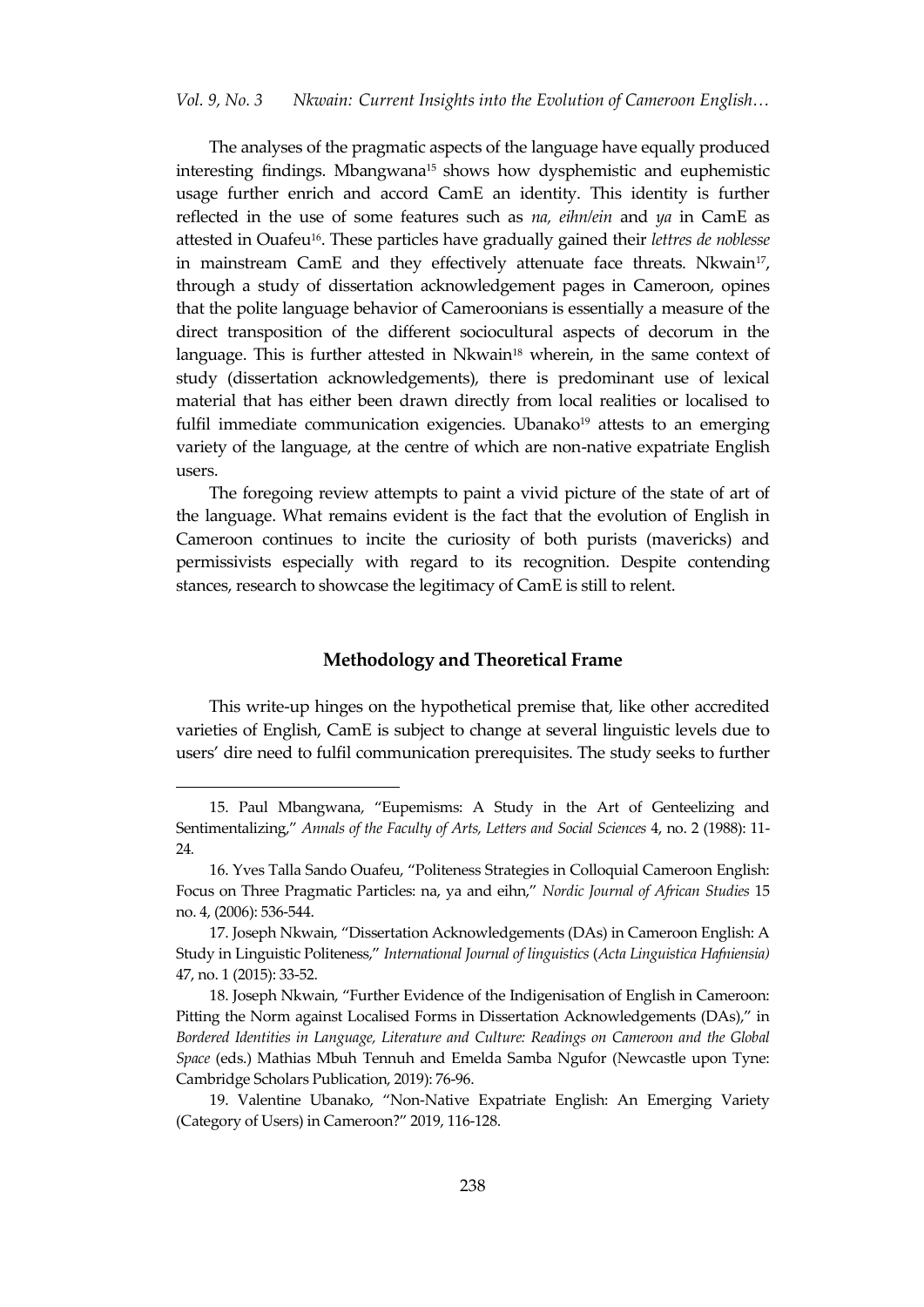legitimise the existence of CamE as a variety in its own right. It stems from the fact that over time, this variety has become localised or nativised by adapting to its local habitat. It is informed both by the *Ecolinguistic and Descriptive Statistical Approaches*.

The high degree of complexity, comprehensiveness and the depth of analysis in Ecolinguistic studies have been highlighted. Stibbe<sup>20</sup> asserts that:

'In essence, ecolinguistics consists of questioning the stories that underpin our current unsustainable civilization, exposing those stories that are clearly not working, that are leading to ecological destruction and social injustice, and finding new stories that work better in the conditions of the world that we face. These are not stories in the traditional sense of a narrative, however, but rather discourses, frames, metaphors and, in general, clusters of linguistic features that come together to covey particular worldviews.'

In characterising the approach, Gavriely-Nuri<sup>21</sup> asserts that there is further insistence on the particular worldviews or 'cultural codes' referring to 'a compact package of shared values, norms, ethos and social beliefs... [which] constructs and reflects the community's 'common sense.'

This approach closely relates to the Cultural Critical Discourse Analysis, a somewhat wider framework built on a culture of peace and the promotion of values, attitudes and behaviours based on the principles of freedom, justice and democracy, all human rights, tolerance and solidarity.

The *Descriptive Statistical Approach* involves a contextual presentation of linguistic forms with attention paid to their sources, patterns, characteristics, frequency of occurrence as well as an attempt to apprehend their pragmatic and semantic values. The approach gives form and meaning to linguistic forms used. Following the approach, features were identified, quantified and described in their different contexts. The features were quantified so as to determine their distribution and frequency of occurrence. Each feature registered was counted as many times as it occurred in usage. This was to determine its frequency of occurrence. The sum of all the features (**n**) was then used to calculate the frequency of occurrence for each feature. The following formula was used:

| No. of features |                                             | $\underline{100}$ = percentage |
|-----------------|---------------------------------------------|--------------------------------|
|                 | Total no. of features per domain of use (n) |                                |

 $\overline{a}$ 

The percentages obtained highlighted the frequency of occurrence for each feature or expression registered.

<sup>20.</sup> Arran Orcid Stibbe, 'An Ecolinguistic Approach to Critical Discourse Studies,' *Critical Discourse Studies* 11, no. 1 (2014): 117-128.

<sup>21.</sup> Gavriely-Nuri, Dalia, 'Cultural Approach to CDA,' *Critical Discourse Studies* 9, no. 1 (2012): 77 -85.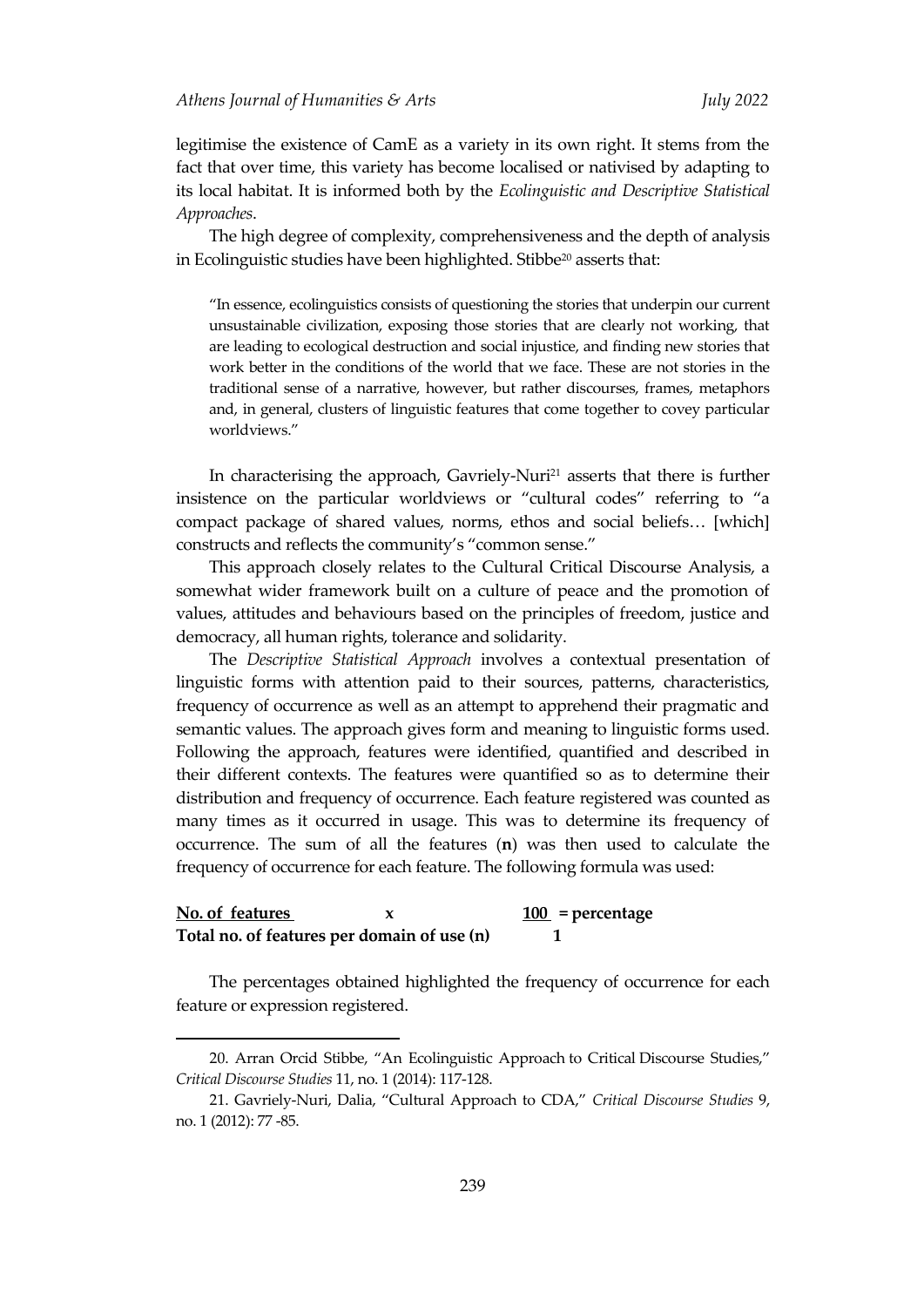This study is essentially synchronic with the time frame dating from October 2016 with the escalation of the crisis to May 2020, the end period of data collection. However, there are possibilities of the recurrence of features traceable to an earlier period before the escalation.

The data set was culled from documented and oral sources. Documented sources included national newspapers (regular, tabloid and online), public and private reports and diverse reactions on social media on the crisis. Through the participant observation role, data were also culled from oral sources through formal and semi-formal discussions. The approach involved a systematic reading of related information from the sources identified above with particular attention paid to budding and innovative forms of expression used in discussions related to the situation of the crisis. Features that constituted novel forms of expression were highlighted and extracted for eventual analysis and description.

Similarly, provoked discussions particularly geared towards a discussion of issues about the crisis were tape-recorded with the consent of the participants, and later replayed and novel forms highlighted for subsequent analysis. In the same way, some of the attested forms were used in discussions in a bid to verify their intelligibility to other users. Such discussions functioned as checklists through which highlighted forms were accredited. Thence, all the features culled were presented and described within their different contexts of occurrence.

# **Data Presentation, Analyses and Discussion**

What is now referred to as the Anglophone crisis/problem has and continues to impact the sociopolitical, economic and linguistic landscape of the entire nation. At the linguistic level, users' attempts to express both collective and individual aspirations, thoughts and sentimentalities are characterised by advertent and inadvertent use of both novel forms to capture situational realities as well as existing ones accorded new semantic shades. With spread and use, these features keep encroaching the lexical economy of CamE, stamping it with a unique identity.

# **Domains of Use**

Features culled can broadly be redistributed under domains that characterise the existence of users across the national triangle but which are particularly related to the crisis. They include conflict/civil disobedience, history/politics, administration and governance, the media, sociocultural/economic domains and education and are examined in turns.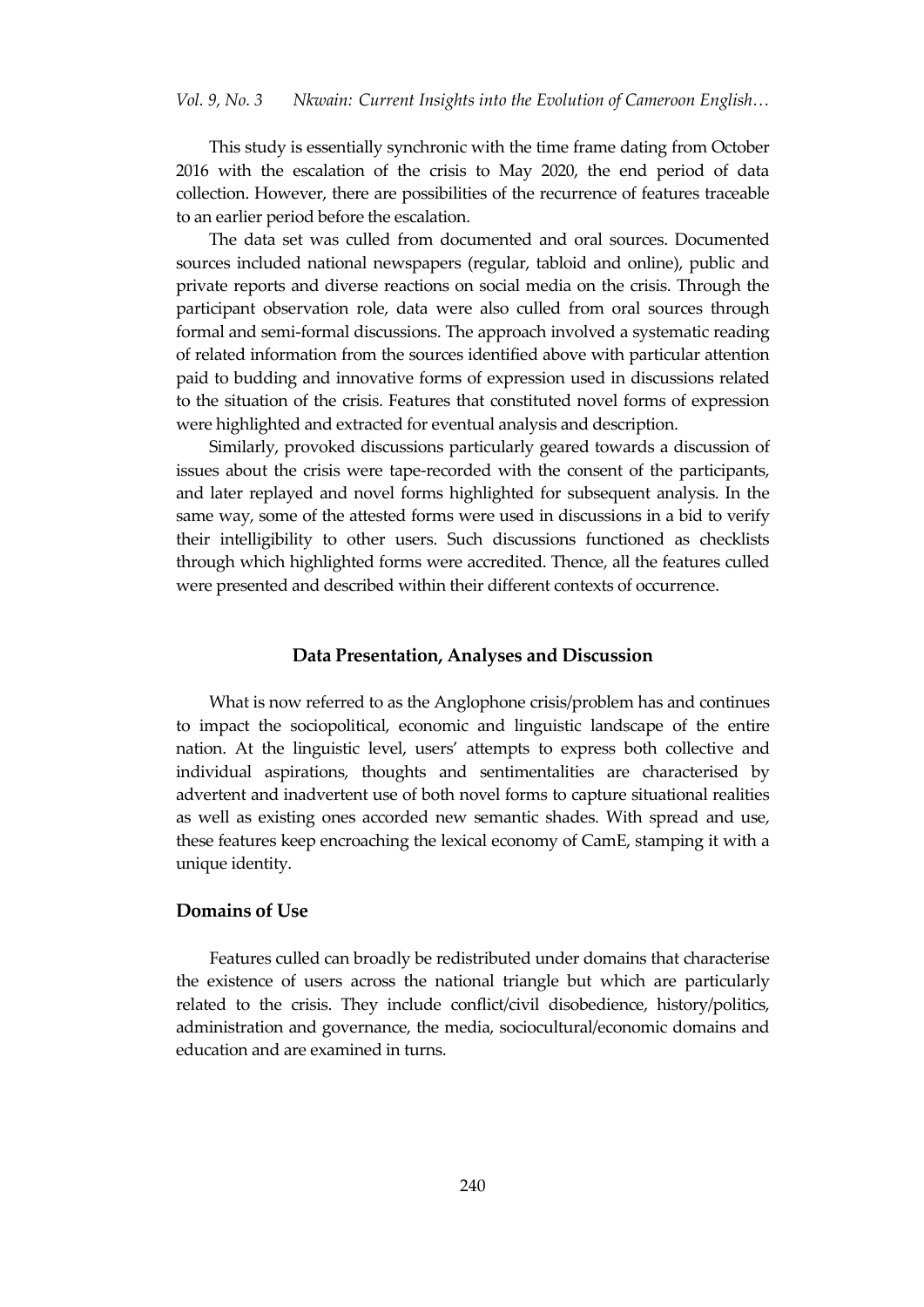# **Conflict/Civil Disobedience**

As earlier indicated, the crisis has been fraught by verbal confrontations, armed conflict and diplomatic interventions. Manoeuvres in both camps have been characterised by conventional, makeshift offensive and defensive tactics that have ushered in novel forms of reference as Table 1 demonstrates.

**Table 1.** *Expressions on Conflict and Civil Disobedience-Related Words and Expressions*

| Expression                                                                                                                   | <b>Contextual Meaning</b>                                                                                                                                                         | Freq. | $\mathbf{O}_{\mathbf{O}}^{\prime}$ |
|------------------------------------------------------------------------------------------------------------------------------|-----------------------------------------------------------------------------------------------------------------------------------------------------------------------------------|-------|------------------------------------|
| terrorists/extremists                                                                                                        | sympathisers of the cause                                                                                                                                                         | 184   | 8.21                               |
| General No Pity, General Die, General<br>R.K., General Ivo, General Chacha,<br>General Amigo, General Fire, Field<br>Marshal | self-proclaimed separatist warlords                                                                                                                                               | 180   | 8.03                               |
| odeshi                                                                                                                       | protective charms for invincibility                                                                                                                                               | 167   | 7.33                               |
| to ghost/Operation (Total/Wicked)<br><b>Ghost Town</b>                                                                       | complete lockdown/stay at home in<br>protest                                                                                                                                      | 167   | 7.33                               |
| to be visited by the ghost                                                                                                   | attacked/killed/burnt down<br>mysteriously                                                                                                                                        | 160   | 7.13                               |
| <b>Operation Whistle/ Operation Faeces</b><br>Resistance/Operation Pepper Soup<br>Spray/Operation Shame                      | respectively, the use of whistle<br>sounds, excreta and peppered water<br>or soup to alert against and ward off<br>armed forces during raids and<br>disrespect public authorities | 158   | 7.05                               |
| Block-by-Block Resistance/Nation-by-<br>Nation Resistance/Neighbourhood-<br>by-Neighbourhood Resistance                      | armed counter operations in defence<br>of major localities in the two regions                                                                                                     | 146   | 6.42                               |
| Coffin Revolution                                                                                                            | form of protest staged by Mancho<br>Bibixy (activist/journalist) which<br>involved self-presentation in a coffin<br>during protests as his resolve to die<br>for change           |       | 6.42                               |
| Ambazonian Black Cats/Ambazonian<br>Mambas<br>Tigers of Ambazonia/Vipers of<br>General Ivo                                   | armed separatist groups                                                                                                                                                           | 140   | 6.24                               |
| Amba Struggle                                                                                                                | secessionist movement                                                                                                                                                             | 136   | 6.06                               |
| two Cubes of sugar that have refused<br>to dissolve in water                                                                 | used in reference to the sturdy<br>resistance put up by the two regions                                                                                                           | 128   | 06                                 |
| The Neira 10                                                                                                                 | the 10 activists abducted from Neira<br>Hotel in Nigeria and jailed in<br>Kondengui prison in Cameroon                                                                            | 100   | 4                                  |
| enabler                                                                                                                      | non-sympathiser                                                                                                                                                                   | 100   | 4                                  |
| to waste/to garri                                                                                                            | to execute                                                                                                                                                                        | 89    | 4                                  |
| groundnuts                                                                                                                   | bullets                                                                                                                                                                           | 86    | 3                                  |
| popcorn                                                                                                                      | sounds of gunshots                                                                                                                                                                | 68    | 3                                  |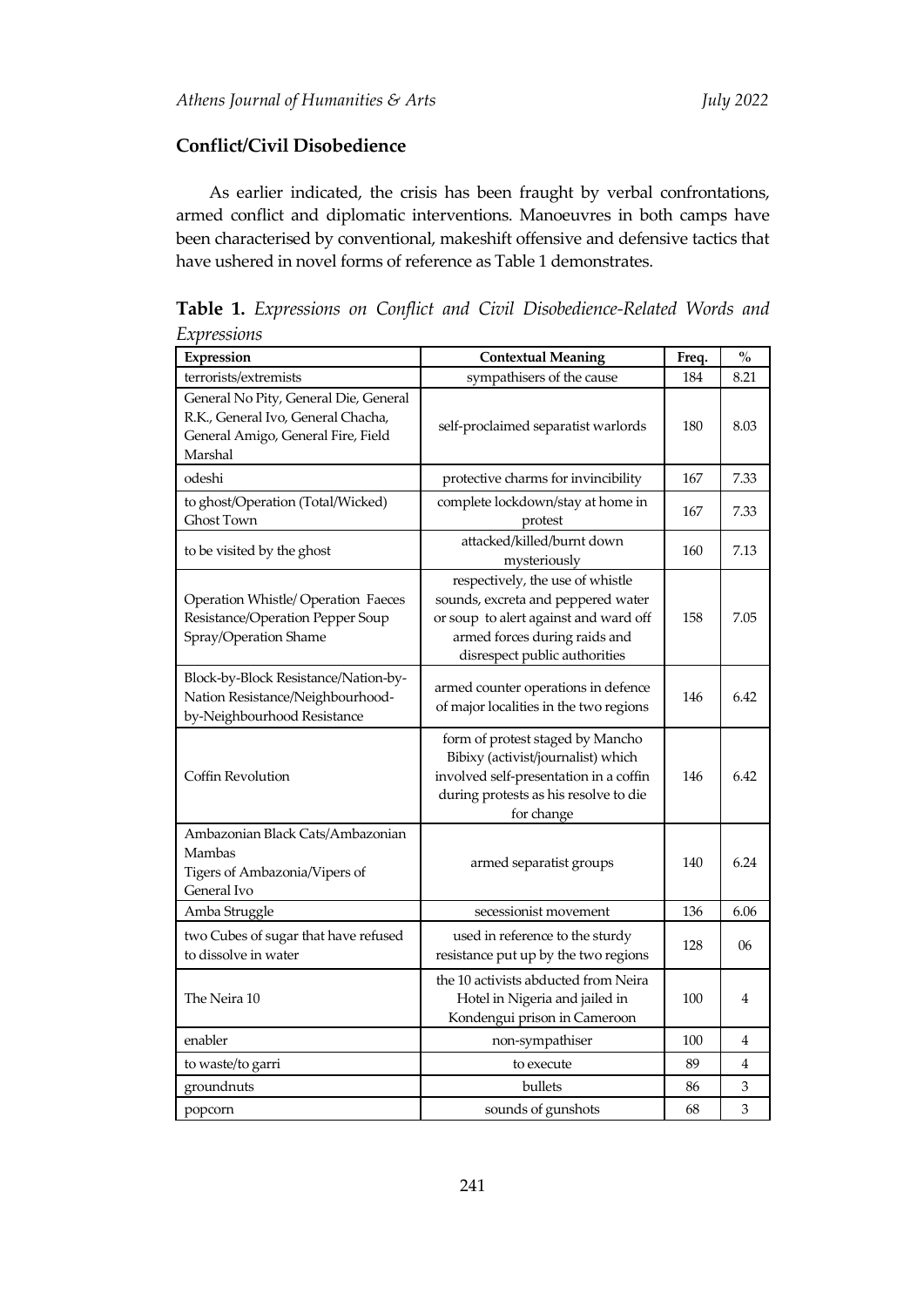| water na water (water is water)                | separatist slogan repeated during and<br>after combats                                                                                                              | 60   | 3    |
|------------------------------------------------|---------------------------------------------------------------------------------------------------------------------------------------------------------------------|------|------|
| Atanga Njis and Co./Atanga Nji Boys            | untrustworthy government officials<br>and counter separatist armed militia<br>allegedly sponsored by Paul Atanga<br>Nji (Minister of Territorial<br>Administration) | 56   | 2.25 |
| The Incarcerated 12 Ghost Town                 | complete lockdown/stay at home in<br>protest of the arrest of the 12 activists<br>in Nigeria                                                                        | 40   | っ    |
| Pa Tassang Wilfried Perseverance<br>Ghost Town | complete lockdown/stay at home in<br>protest of the arrest of one of the<br>activists                                                                               | 12   | 0.53 |
| Operation Giant Catapult (Rubber<br>Gun)       | use of a locally fabricated anti-aircraft<br>weapon                                                                                                                 | 10   | 0.44 |
| Aluta continua                                 | Portuguese expression for "the fight"<br>continues"                                                                                                                 | 8    | 0.35 |
| Total                                          |                                                                                                                                                                     | 2241 | 100  |

*Vol. 9, No. 3 Nkwain: Current Insights into the Evolution of Cameroon English…*

The calibre of expressions in this category is a reflection of the resolve on both sides to defend their different interests. The high frequency of *terrorists/ extremists* (8.21%) is explained by the consistency in government actions to denounce and discourage acts of civil disobedience and this prompted a new law on terrorism with defaulters judged in a special criminal court. Similarly, an increase in the number of armed separatist groups with a self-proclaimed warlord at the helm of each equally explains the high frequency of 8.03%. The resolve of the separatists and activists is beautifully captured in the bestial images incarnating courage, death and ferocity; cubes of sugar that have refused to dissolve in water, acts of arson and summary execution of non-sympathisers by the ghost, recognition of victims as acts of encouragement through special lockdown days, defensive operations and the resignation not to give up through propaganda carrying the signature *Aluta continua* at the end.

#### **History/Politics**

Politicking occupies a central place in crisis-related discussions and because it entails incessant and outright expression of idiosyncrasies as well as collective thought, it has greatly enhanced and contributed to the enrichment of the linguistic stock with expressions such as the following found in Table 2.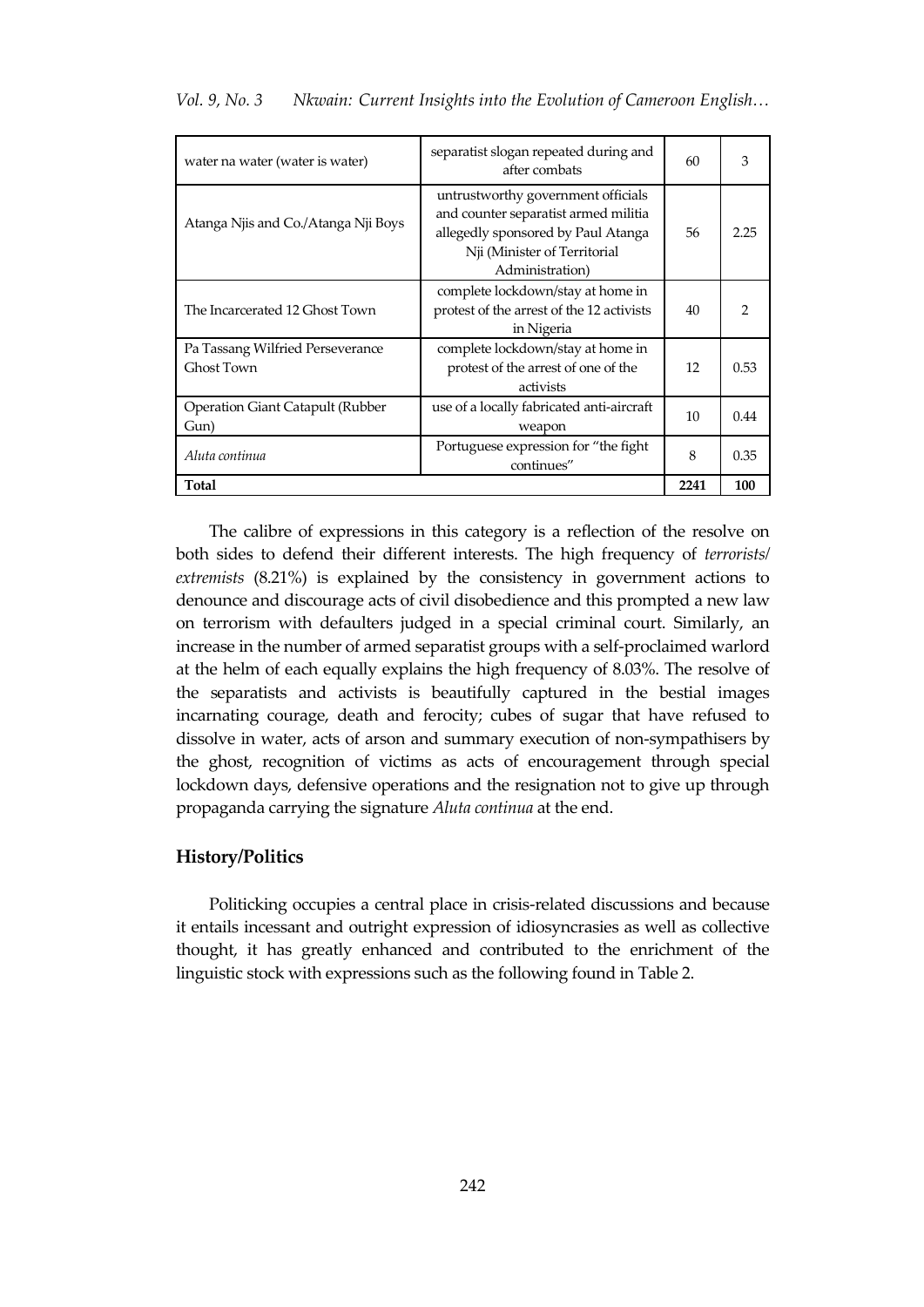| Expression                                                                                            | <b>Contextual Meaning</b>                                                                                                        | Freq. | $\%$  |
|-------------------------------------------------------------------------------------------------------|----------------------------------------------------------------------------------------------------------------------------------|-------|-------|
| The Restoration (Movement)                                                                            | return to federal system                                                                                                         |       | 11.07 |
| zombies of La République                                                                              | very old and inactive leaders                                                                                                    | 185   | 10.45 |
| an octogenarian dipper wearing rogue                                                                  | very old/criminal members of<br>government                                                                                       | 168   | 09.47 |
| dangerous/endangered species,                                                                         | ageing members of government                                                                                                     | 150   | 8.45  |
| a photocopy of the CPDM/dagger/bad<br>news                                                            | Fru Ndi (main opposition leader) as<br>an unreliable opposition leader                                                           | 145   | 8.17  |
| lying tilapia                                                                                         | Issa Chiroma Bakary (then Minister<br>of Communication) as a liar                                                                | 132   | 7.46  |
| Who left the bag of idiots open again?                                                                | Paul Atanga Nji/Ekema Patrick,<br>respectively, Minister of Territorial<br>Administration and Mayor of the<br>Buea Urban Council | 129   | 7.27  |
| Mr. book miss road.                                                                                   | Prof. Ghogomo Ephraim, head of<br>government commission to<br>negotiate with activists                                           | 115   | 6.50  |
| La République Police Haram                                                                            | police misdemeanor                                                                                                               | 98    | 5.53  |
| to wirbalise                                                                                          | to lash out critically                                                                                                           | 87    | 4.91  |
| An Independentist                                                                                     | a separatist                                                                                                                     | 69    | 3.90  |
| CPSDF no longer SDF/                                                                                  | failure of the SDF as main<br>opposition party having shady<br>deals with the ruling party (CPDM)                                | 60    | 3.39  |
| SDF fornicating with CPDM                                                                             | failure of the SDF as main<br>opposition party having shady<br>deals with the ruling party (CPDM)                                | 57    | 3.22  |
| SCNC + CONSORTIUM =<br>TERRORISM                                                                      | Castigation of the role of both<br>formations                                                                                    | 48    | 2.73  |
| Fru Ndi playing a Bamoun game                                                                         | Fru Ndi as a traitor                                                                                                             | 40    | 2.71  |
| a Greek gift to Troy                                                                                  | Airstrip found in the Bafut locality,<br>one of the separatist strongholds                                                       | 32    | 1.80  |
| political seer                                                                                        | one's ability to foresee political<br>changes                                                                                    | 28    | 1.51  |
| French translation of ennemi dans la<br>enemy in the house<br>maison referring to a political traitor |                                                                                                                                  | 14    | 1.58  |
| the francophonisation                                                                                 | assimilation process of<br>anglophones                                                                                           | 10    | 0.56  |
| doubting Thomases                                                                                     | skeptics of the success of the<br>Ambazonian cause                                                                               | 6     | 0.33  |
| Total                                                                                                 |                                                                                                                                  | 1669  | 100   |

**Table 2.** *Expressions Emanating from Politics* 

In this category are a number of activist groups that have cropped up especially in the diaspora to galvanise efforts towards restoration, federation or secession (Table 3).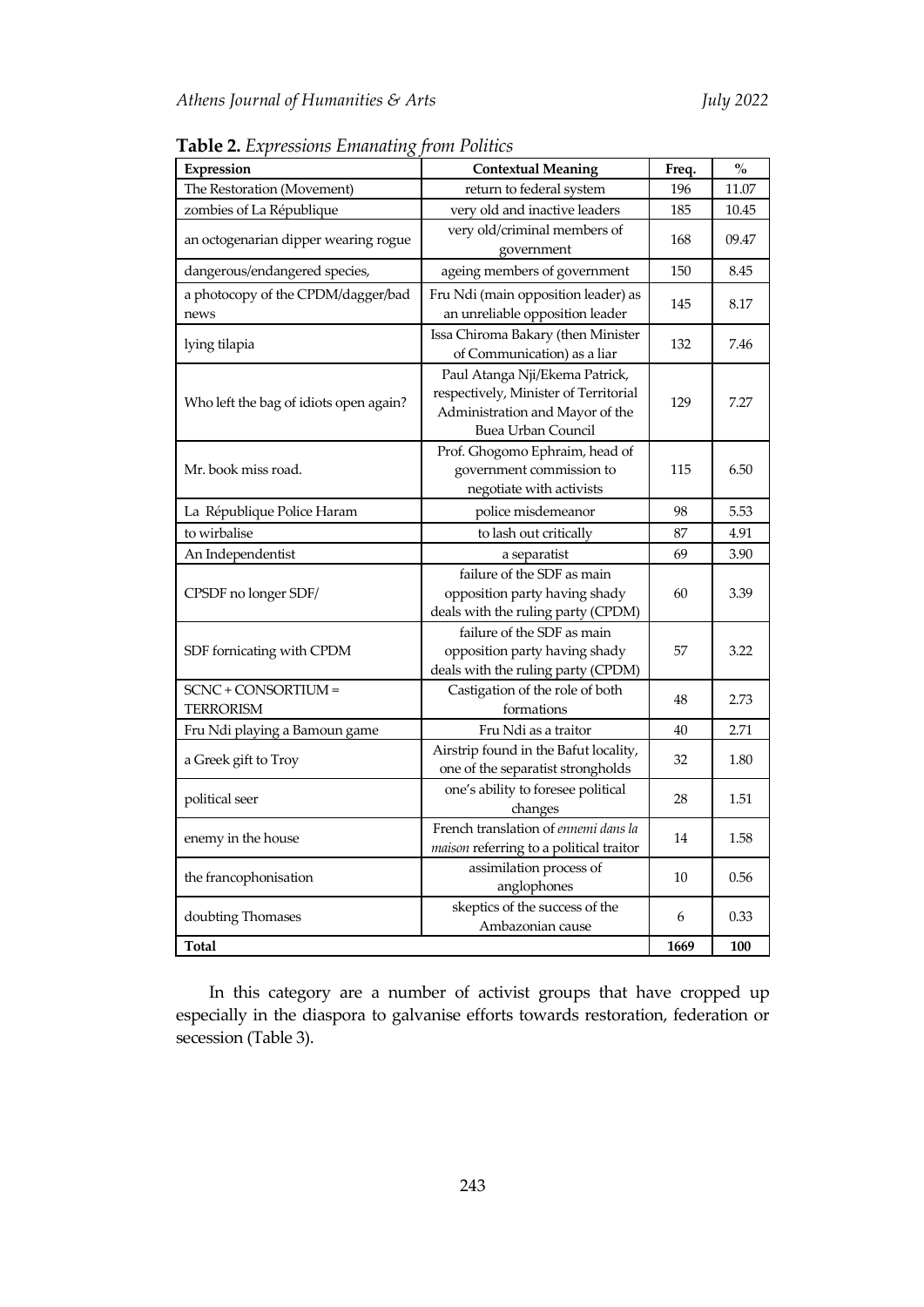| abbreviation  | meaning                                                                 |
|---------------|-------------------------------------------------------------------------|
| <b>SCIG</b>   | Southern Cameroons Interim Government                                   |
| <b>SCLM</b>   | Southern Cameroons Liberation Movement                                  |
| CACSC         | Cameroons Anglophone Civil Society Consortium                           |
| <b>SCP</b>    | Southern Cameroons Police                                               |
| <b>SCACUF</b> | Southern Cameroons Ambazonia Consortium United Front                    |
| <b>SCDDIS</b> | Southern Cameroons Department of Defense and Internal Security          |
| <b>SCCO</b>   | Southern Cameroons Correctional Office                                  |
| CAC           | Cameroon America Council                                                |
| <b>SCSA</b>   | Southern Cameroons State of Ambazonia                                   |
| <b>APDB</b>   | Ambazonian Public Data Bank                                             |
| <b>AUV</b>    | Ambazonians United in Victory                                           |
| <b>CPSDF</b>  | Cameroon People's Social Democratic Front                               |
| <b>MORISC</b> | Movement for the Restoration and Independence of the Southern Cameroons |
| AGC           | Ambazonia Governing Council                                             |
| CP            | <b>Consortium of Parents</b>                                            |
| <b>CPSDF</b>  | Cameroon People's Social Democratic Front                               |
| <b>SCNC</b>   | Southern Cameroons National Council                                     |

**Table 3.** *Some Activist Groups*

Here, it is worthy of note that the democratization policy initiated by the President of the Republic, Paul Biya, in the early 90s, which ushered in the proliferation of political parties and greater freedom of speech, has all been instrumental in giving the populace the leeway to freely express their thoughts and sentiments about governance and politics in general. This is well reflected in the plethora of activist groups (though largely considered illegal in the country) and the proliferation of derogatory and demeaning expressions used to directly or indirectly refer to state authorities with relative impunity. Besides, some of them are reminiscent of a people eager to expunge their individual and collective frustration. The proliferation of these groups, especially on social media, is against the backdrop of the government's resolve to discourage and ban such movements and their activities. As such, public adherence to such movements is tantamount to subversion and therefore, punishable by the new law on terrorism.

#### **Administration and Governance**

Corruption, embezzlement, discrimination and above all bad governance constitute the ills that have eaten deep into the fabric of public administration in Cameroon. Since independence, the English-speaking section of the country considers itself a direct victim and her elites have incessantly lashed out against the unending acts of injustice. Most of the features found in Table 4 are reflective of their sense of rejection and frustration.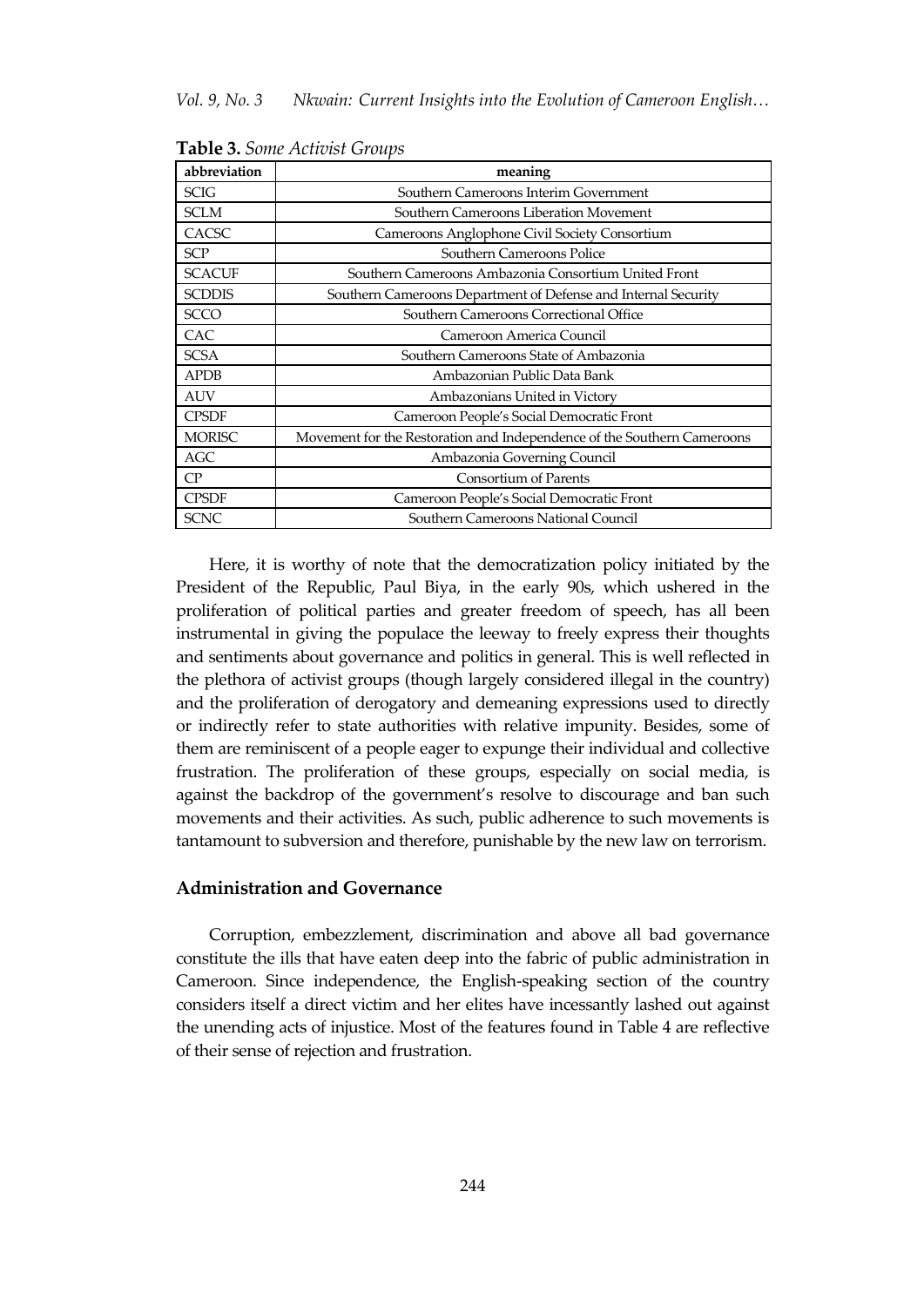| Expression                                                         | <b>Contextual Meaning</b>                                                               |     | $\frac{0}{0}$ |
|--------------------------------------------------------------------|-----------------------------------------------------------------------------------------|-----|---------------|
| <b>NOSO</b>                                                        | clip of North West and South West<br>Regions                                            | 102 | 13.40         |
| colonial forces/colonial<br>administrators/occupationists          | all administrative, military and<br>security personnel in the two<br>Anglophone regions | 89  | 12            |
| county/counties                                                    | renaming of administrative units<br>(divisions) in the two regions                      | 80  | 10.51         |
| Ambazonia/Ambaland/Republic of<br>Ambazonia/The State of Ambazonia | the new state $-$ a renaming of the two<br>regions                                      | 80  | 10.51         |
| Amba/Ambalander/Ambazonian                                         | sympathiser of the cause/citizen of<br>the new state                                    | 80  | 10.51         |
| Ground Zero                                                        | two regions especially conflict-struck<br>areas                                         |     | 10            |
| Amba Fons/Chiefs                                                   | traditional authorities in the two<br>regions                                           | 54  | 7.02          |
| Bamenda Sheriff                                                    | the governor of the North West<br>Region                                                | 40  | 5.25          |
| <b>SCnians</b>                                                     | shortened form of Southern<br>Cameroonians                                              | 36  | 4.73          |
| Camerounese                                                        | characteristic of French/Francophone<br>Cameroon                                        |     | 4.46          |
| Banana Republic<br>French/Francophone Cameroon                     |                                                                                         | 34  | 4.46          |
| royal beggars/chicken chiefs                                       | traditional rulers in the North West<br>and South West Regions                          |     | 3.67          |
| colonial Cameroun                                                  | French/Francophone Cameroon                                                             | 28  | 3.67          |
| Total                                                              |                                                                                         | 761 | 100           |

**Table 4.** *Governance and Administration Related Expressions*

In this category, the expressions are quite indicative of states apart and the urge to create a physical divide between the two entities. Today, NOSO at 13.40% is the shortest and most expressive form of reference to the two Anglophone regions. Whereas the recurrence of *Cameroun* (with French spelling) is a direct allusion to French dominance and rejection, *Banana Republic* alludes to the fragile and unreliable nature of state institutions. As public administrative auxiliaries, traditional rulers (*Fons* in the North West and *Chiefs* in the South West) are alluded to with utter condescension and scorn as the people see betrayal and neglect of their role as custodians of the people and their traditions. In these ways, the people vent their discontent with the system in general.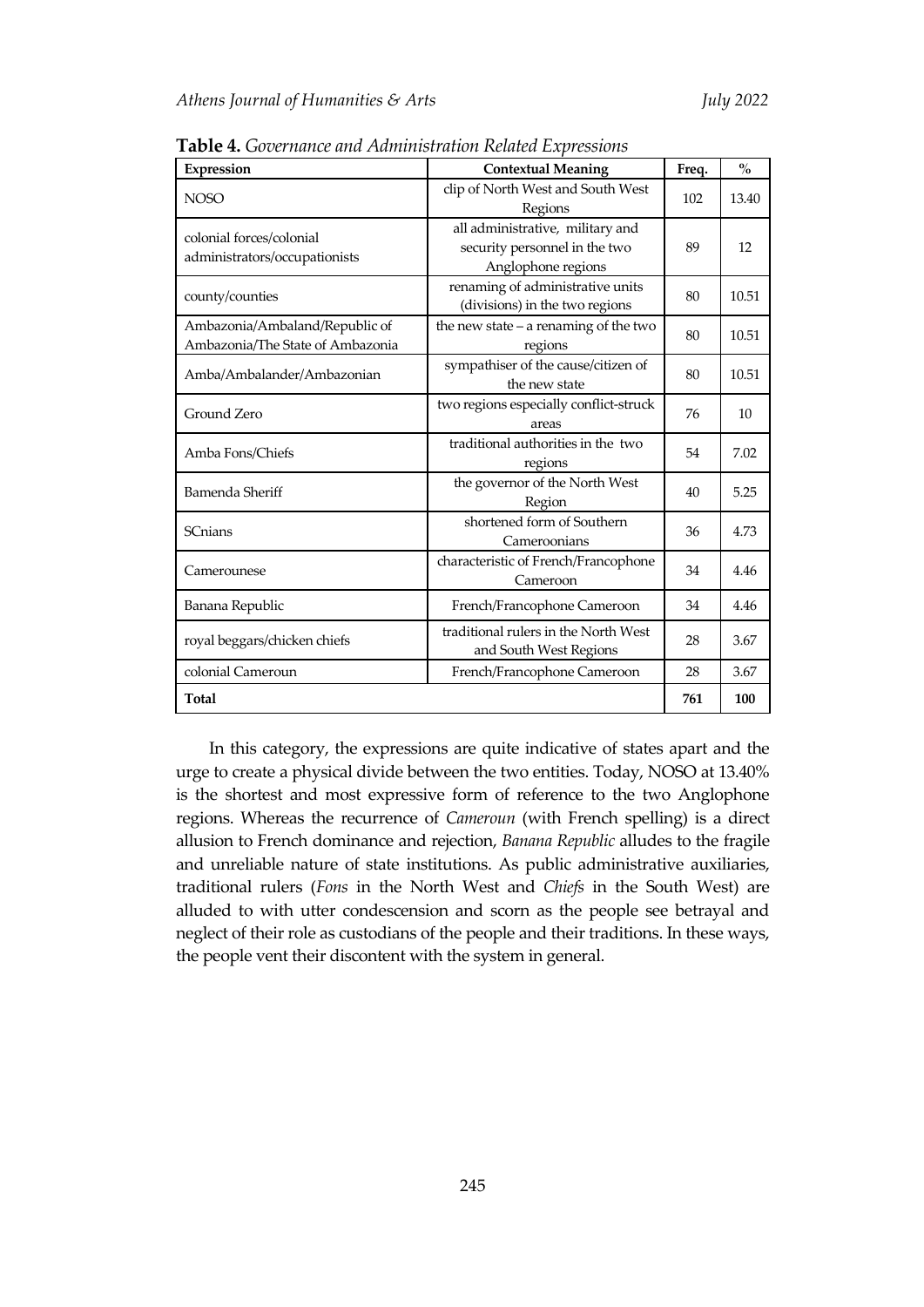# **The Media**

The role of the media in information dissemination has been quite invaluable. It is worthy of note that for fear of repression, arrest and imprisonment, most of the activists that fled the country make profuse use of the social media to diffuse related information. Despite government crackdown through internet cuts to completely check information flow, censorship has often been overridden thanks to the ingenuity of hi-tech media experts. As such, expressions such as these in Table 5 have emerged.

| Expression                                            | <b>Contextual Meaning</b>                                          |     | $\%$  |
|-------------------------------------------------------|--------------------------------------------------------------------|-----|-------|
| Facebook warriors/Keyboard<br>politicians/activists   | activists with activities limited on social<br>media               | 204 | 45.13 |
| Virtual Republic/Facebook<br>Republic                 | a mockery in reference to the virtual state<br>formed by activists | 108 | 23.89 |
| <b>Bareta News</b>                                    | weblog run by Mark Bareta (an activist)                            | 68  | 15.04 |
| Ambaflashpoint                                        | blog for related propaganda and updates                            | 44  | 9.74  |
| Southern Cameroons<br><b>Broadcasting Corporation</b> | a propagandist television station                                  | 28  | 6.20  |
| <b>Total</b>                                          |                                                                    | 452 | 100   |

**Table 5.** *Expressions from the Media*

Whereas the audio-visual landscape is totally unsafe for the dissemination of secessionist propaganda, those who have championed the cause have gone an extra mile to open a free-to-air broadcasting corporation based in South Africa where most of the activists reside. The *Facebook warriors/Keyboard politicians/ activists* (45.13%) on social media (as they are derisively referred to) and sympathizer journalists continue to churn out separatist propaganda that provides fulfillment to adherents of the cause. However, again, they are often seen by public authorities to be citizens of a *Virtual Republic/Facebook Republic* at 23.89%*.*

### **Sociocultural/Economic Domains**

The sociocultural and economic implication of the crisis is obvious. Apart from displacement of hundreds of thousands into neighbouring Nigeria and in the other regions of the country, leading to insecurity, prostitution and poor living standards, the ghost town operations and destruction of roads and infrastructure have significantly grounded economic activities. Discussions about these, state of affairs have enhanced the cropping up of expressions (see Table 6).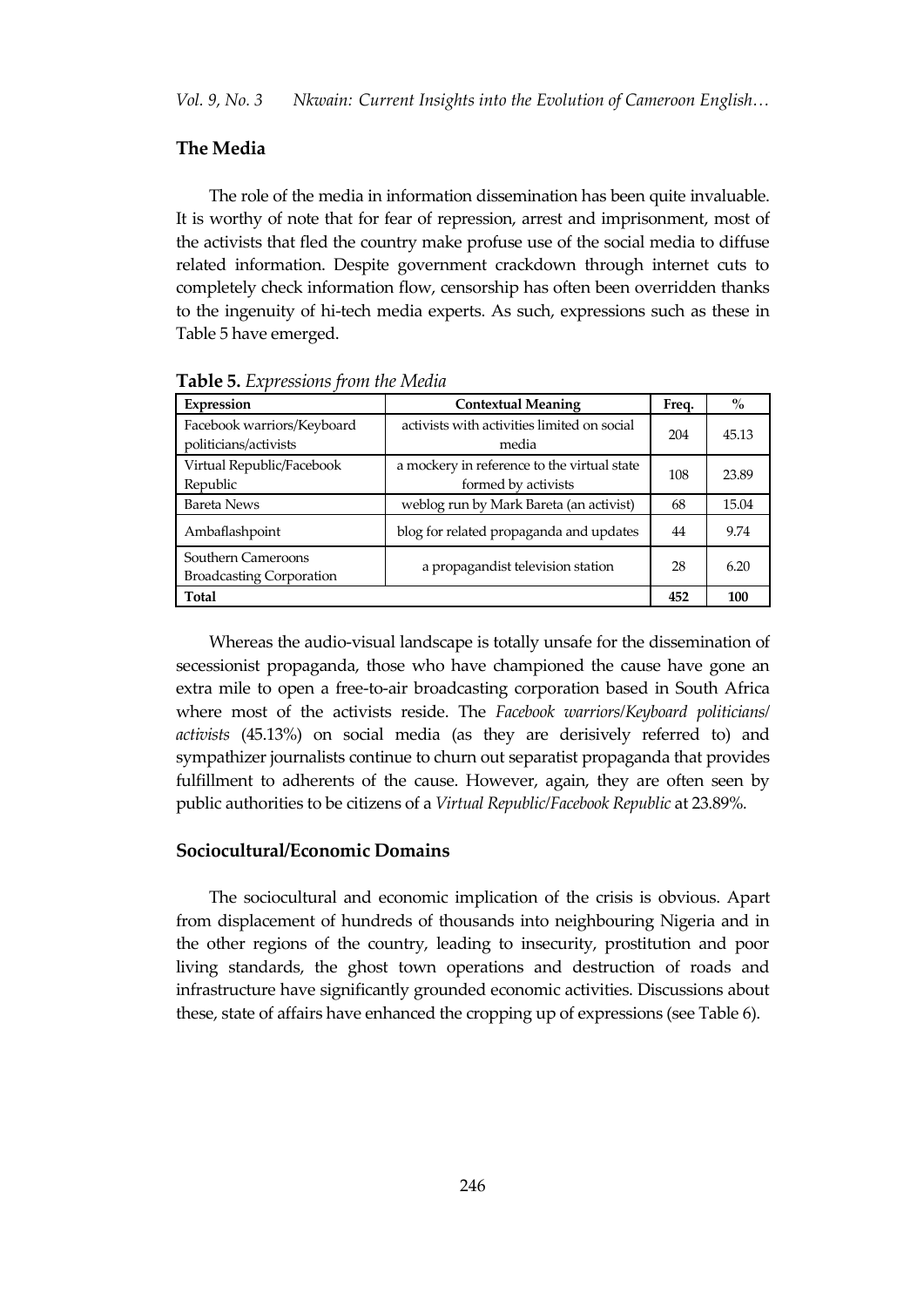| Expression     | <b>Contextual Meaning</b>                | Freq. | $\%$  |
|----------------|------------------------------------------|-------|-------|
| the diaspora   | used to refer to activists abroad        | 53.06 |       |
| country Sunday | any of the days of complete lockdown     | 164   | 41.84 |
| Amba           | proposed currency for the new state<br>8 |       | 2.04  |
| Amba time      | used in reference to the time zone       | 6     | 1.53  |
| Air Amba       | name of air transport planes             | 6     | 1.53  |
| Total          |                                          | 392   | 100   |

**Table 6.** *Expressions from the Socioeconomic Domains*

The frequency in the use of *diaspora* (53.06%) is reflective of the significant contribution of activists out of the country towards attaining their objectives. They constitute the masterminds behind all the propagandist and revolutionary tendencies that characterise the struggle. While ghost town enforcements have increased the number of *country Sundays,* such days have eventually become conventional days of silent protests officiously respected even by public authorities for fear of reprisals from armed separatists. The restricted use of *Amba* at 2.04%, *Amba time* at 1.53% and *Air Amba* at 1.53% can better be explained by the fact that they are still envisioned and are indicative of the resolve by sympathizers to improve the situation of the lots respectively, through a more valuable currency and a practical and reliable air transport system.

# **Education**

 $\overline{a}$ 

Educational policy and the form of education were the main grievances that ignited the crisis. One of the main British colonial legacies was the Anglo-Saxon system of education with highly cherished core values of integrity, moral rectitude, discipline and piety which seemed to be absent in the corresponding French system. Anchimbe<sup>22</sup> attests to the rush for English in Cameroon by Francophone learners of English not only because of the international status of the language but to tap from the positive values it incarnates. Paradoxically, despite the rush, countervailing attempts to jeopardise the system by those who benefit from it have met with sturdy resistance in a bid to preserve its integrity. To the activists, calling for school boycotts was just one of the ways of raising awareness about the sensitivity of the issue. Then, expressions such as these in Table 7 gained in prominence.

<sup>22</sup>. Anchimbe, Eric, 'Linguabridity: Redefining Linguistic Identities among Children in Urban Areas,' *TRANS,* no. 16. (2006).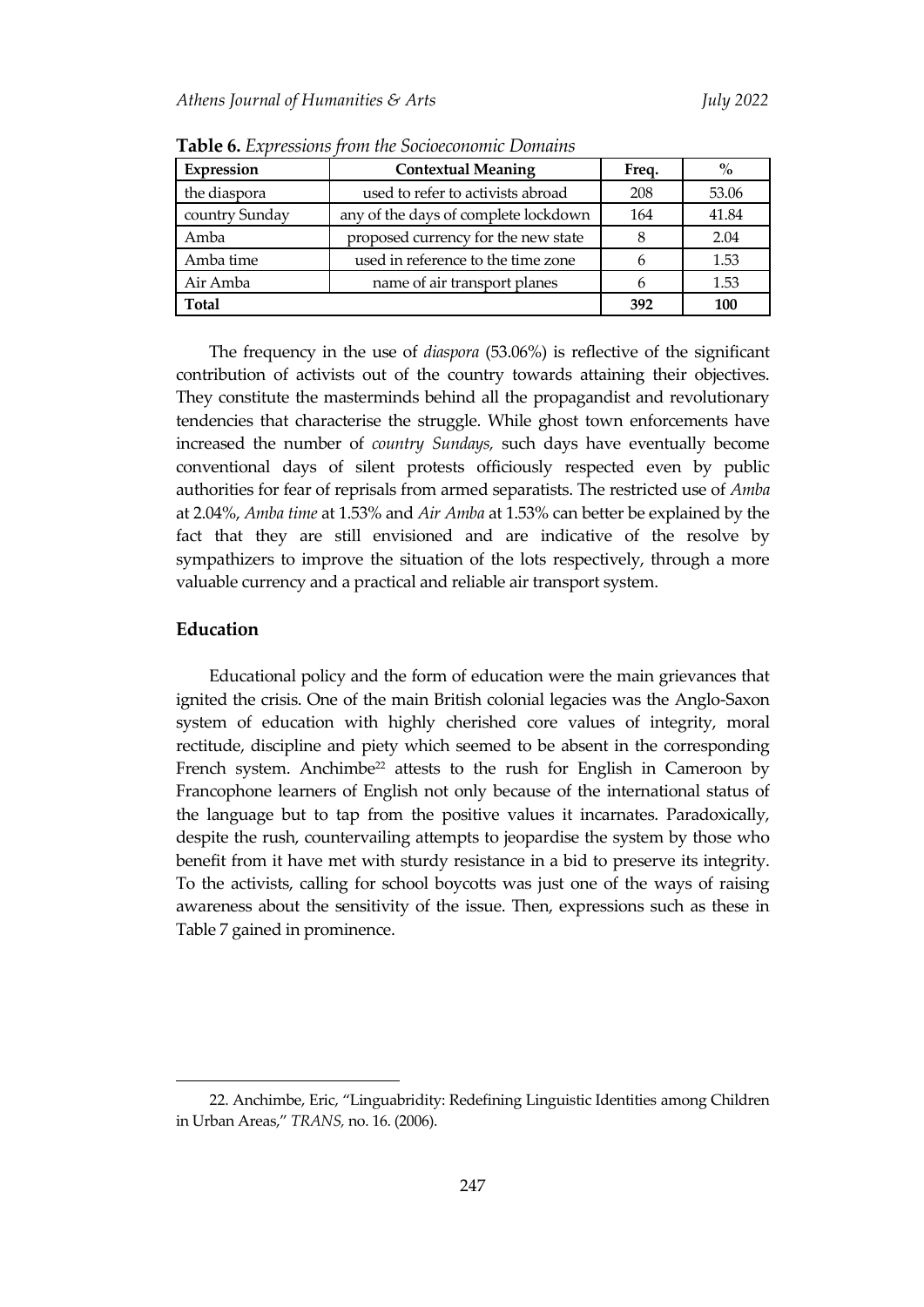| expression         | contextual meaning                                                                                             |     | $\%$  |
|--------------------|----------------------------------------------------------------------------------------------------------------|-----|-------|
| gangster education | education patterned on French system                                                                           | 88  | 67.69 |
| school resumption  | used in the debate over whether schools be<br>reopened or not in the two regions following<br>forceful boycott |     | 32.31 |
| Total              |                                                                                                                | 130 |       |

**Table 7.** *Education Related Expressions*

Whereas users see in the erosion of their core values of English education betrayal and disloyalty, they suspect a well-calculated attempt towards the harmonisation of both systems and the eventual introduction of a *gangster* system of education (67.69%) that abrogates the positive core values. Following school boycotts, attempts towards normalising the situation prompted a redefinition of the notion of *school resumption* (32.31%), quite distant from the traditional recommencement of school activities. It now embraces the debates and controversies related to the question whether schools should resume or not and when.

# **Resources of CamE Novel Forms**

An overview of the features used indicates that they undergo several processes to be able to assert their existence in the lexical category of the language. These processes include different changes at the semantic level and are enriched both by linguistic and pragma-stylistic resources.

#### **Linguistic Resources**

They include semantic extensions, desemanticisation, semantic deterioration, semantic reallocations and gap filling. They are taken up in turns.

# **Semantic Extensions**

These are expressions related to context induced reinterpretations with the attribution of new meanings to existing ones such that some words and expressions see their normal dictionary meanings modified at the semantic and pragmatic levels and extended to embrace new realities. For instance, *school resumption* no longer relates to the normal resumption of classes in September following the summer holiday but a whole debate related to effective schooling after the forceful boycott of schooling activities as called by the activists and reinforced by separatist fighters. Similarly, *The Restoration (Movement)* which historically refers to the re-establishment of the monarchy of King Charles II in 1660 is now used to refer to the return to the two-state federation that existed before the advent of the unitary state. Besides, *country Sunday* previously used to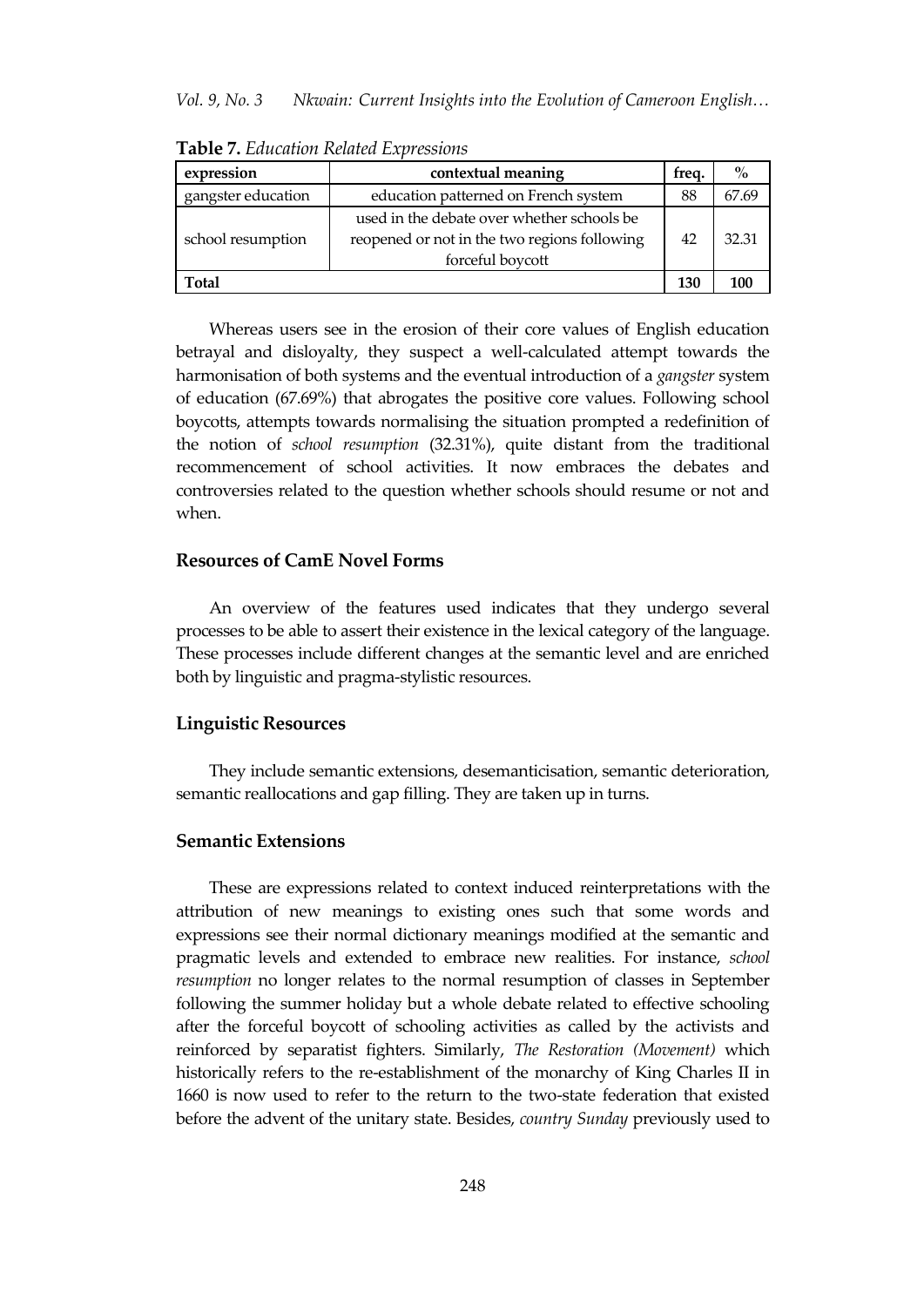refer to a traditional Sabbath – a day set aside to rest, is used today to refer to the numerous intermittent days set aside by activists as a form of protest. In the same vein, *colonial forces/administrators* and *occupationists* are not in any way related to European colonisation or occupation of annexed territories but references to all stationed security and armed forces as well as the different territorial administrators considered to be 'illegally' serving in the English-speaking part of the country. Similarly, sympathisers of the Anglophone cause are now generalised as *terrorists* or *extremists* depending on opinions held.

# **Desemanticisation**

This is a case of 'semantic bleaching', that is the partial or total loss of the original or the main semantic content of an expression due to recontextualization. For example, *La République du Cameroun* (French name of the entire country), otherwise referred to as *la reporblik,* is now redefined to exclude the Englishspeaking part of the country.

# **Semantic Deterioration**

Here, a new/old word is adopted and accorded a negative meaning as the case may be, to target specific institutions, stakeholders and the system in place in general. *Zombies of La République*, *an octogenarian dipper wearing regime* and *rogue/ gangster regime* constitute direct castigations of state leaders rendered inapt because of advanced age but continue to cling to power. They are actually considered to be *very dangerous* or *endangered species.* In *Fru Ndi is a photocopy of the CPDM/dagger/bad news*, one discerns the people's disappointment with his failure as the main opposition leader to save the people from the excesses of the regime. Referring to Minister Issa Chiroma Bakary (then State Minister of Information) as a *lying tilapia* following his outright denial of the existence of an Anglophone problem cannot be less derogatory. Similarly, *royal beggars* and *chicken chiefs* seriously demean the roles of traditional rulers despite the esteem in which their subjects are supposed to hold them. The failure of the learned Professor Ghogomo Ephraim, carefully chosen to lead a government delegation to negotiate with activists earned him the tag - *Mr. book miss road!* a reminder of his inability to use his level of education to resolve the crisis. *La République Police haram* likens the abusive and repressive tendencies exhibited by the police on unarmed protesters to the wanton acts of the dreaded terrorist group – Boko Haram. The roles of Minister Paul Atanga Nji and Ekema Patrick, respectively, Minister of Territorial Administration and the then Mayor of Buea Rural Council in containing separatist activities cannot, however, be underestimated. However, because of the consistent inconsistencies in their untrustworthy declarations, their interventions have often been insultingly brushed aside through the rhetoric *Who left the bag of idiots open again?*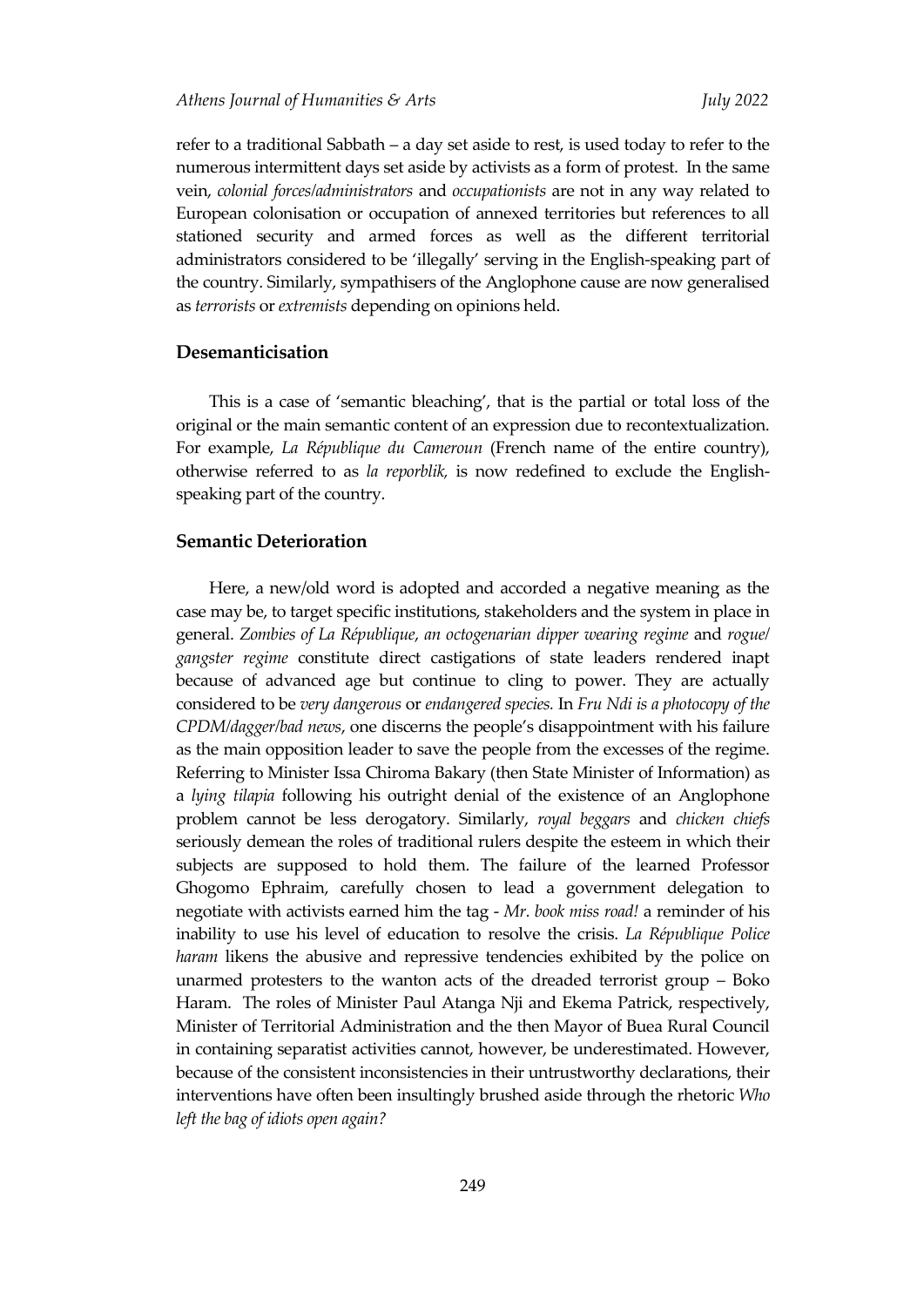# **Semantic Reallocations**

In the usage, there is the allocation of completely new or localised meanings and the attribution of new grammatical functions to certain words to make them more expressive of particular meanings. As such, the notion of *ghost town* operations that started in the early 90s as a form of protest against electoral malpractices regained in prominence during the crisis to reinforce collective disobedience. *Pa Tassang Wilfried Perseverance Ghost Town* and *The Incarcerated 12 Ghost Town* are now operations reallocated in recognition and to encourage some of the courageous activists in jail. These days are intensified during their trial days. *To garri* and *to waste* are now regular expressions used to refer to summary executions of non-sympathisers by separatist fighters. The use of the *garri* image (local foodstuff with cassava, grated, squeezed dry and fried in very light oil) is reflective of the pain the victim goes through during their execution. Whereas a *county* normally refers to any of the geographical divisions within England, Wales and Ireland forming larger units of the local government; it is now used to refer to the main local towns (divisions) which make up the Anglophone section of the country, *viz: Bui/Manyu/Boyo/Mezam counties.* They constitute the main strongholds of separatist activities.

### **Gap Filling**

This generally refers to the emergence of novel forms where none hitherto existed in order to fill communication gaps. When one of the members of parliament – Honourable Joseph Wirba had the effrontery to address the Anglophone crisis during one of the parliamentary sessions in defiance of the firm orders of the Speaker of the National Assembly (to whom it was a taboo subject), the verb *to wirbalise* - to be outspoken about a burning issue, immediately gained its *lettres de noblesse* in the literature. *Operation Whistle and Pepper Soup Spray/Giant Catapult (rubber gun)/Operation Shame Block-by-Block Resistance/Nationby-Nation Resistance/Neighbourhood-by-Neighbourhood Resistance/Faeses Resistance* have all cropped up to define non-existent realities in the past. Similarly, *Ambazonia/Ambaland/Amba* (currency) all constitute novel forms.

#### **Linguistic Processes**

The foregoing expressions demonstrate the use of a plethora of linguistic processes such as borrowing, derivation, back formation, conversion, clipping, blending, abbreviations/acronyms, neologisms and adjectivisation. They are examined in turns.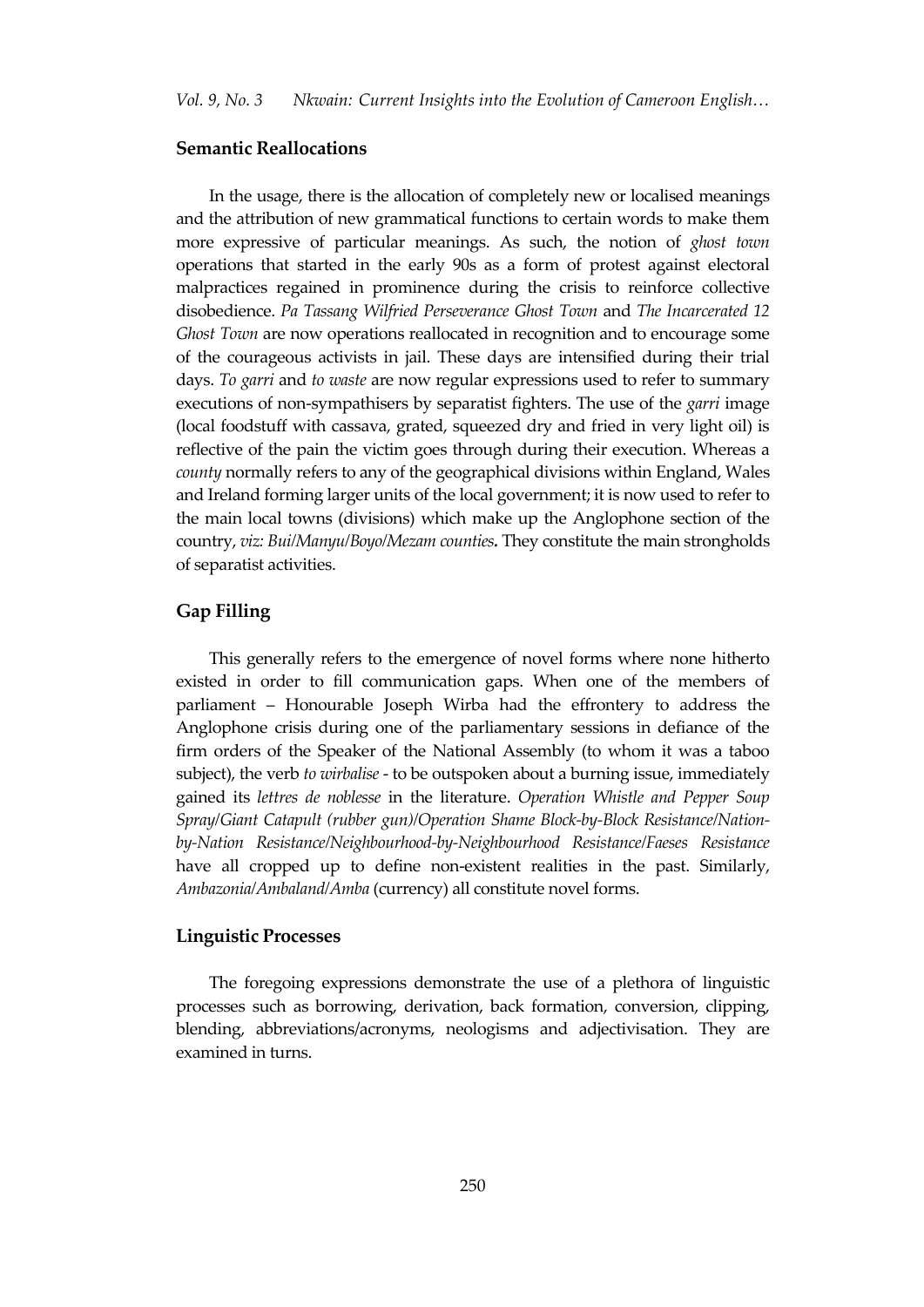# **Borrowing**

An expression such as *Aluta continua* – a popular Latin American guerilla warfare expression from Portuguese and used to express the resolve not to surrender. The constant use of the French form – *Cameroun* and *La repoblik* (intentionally misspelt) in reference to the Francophone section of the country is indicative of the separatist tendencies.

# **Derivation and Back Formation**

*Occupationists* is formed from the noun *occupation*, in reference to administrative, security and armed forces in the Anglophone section of the country. Similarly, *francophonisation,* derived from Francophone is indicative of the assimilation of the people in the English-speaking section of the country. From *Amba*, coinages such as *Ambaland/Ambalander/Ambazonia* have been realised.

### **Conversion**

This often has to do with changes in word categories and this is evident in expressions like *ghost* (noun) in *ghost towns* which is transformed the verb *to ghost* as in the popular expression *All the towns should be ghosted!* In the same light, the noun *Wirba* can now be used as a verb - *to wirbalise,* meaning to speak out frantically against an unjust situation.

# **Clipping**

For stylistic reasons and for economy, whole or some word parts are reduced and reattached to others to surface with novel forms of expression. This is the case with expressions such as *NOSO* and *SCnians,* respectively, clipped forms of *North West* and *South West* and *Southern Cameroonians.*

#### **Blending**

Unlike clipping that involves chipping off of word parts, in blending, different words or expressions are merged with possible changes to form new expressions. For example, the shady deals between the first and main opposition party - the Social Democratic Front (SDF) and the ruling party – the Cameroon People's Democratic Movement (CPDM) has led to the rebranding of the opposition party as *CPSDF - Cameroon People's Social Democratic Front.*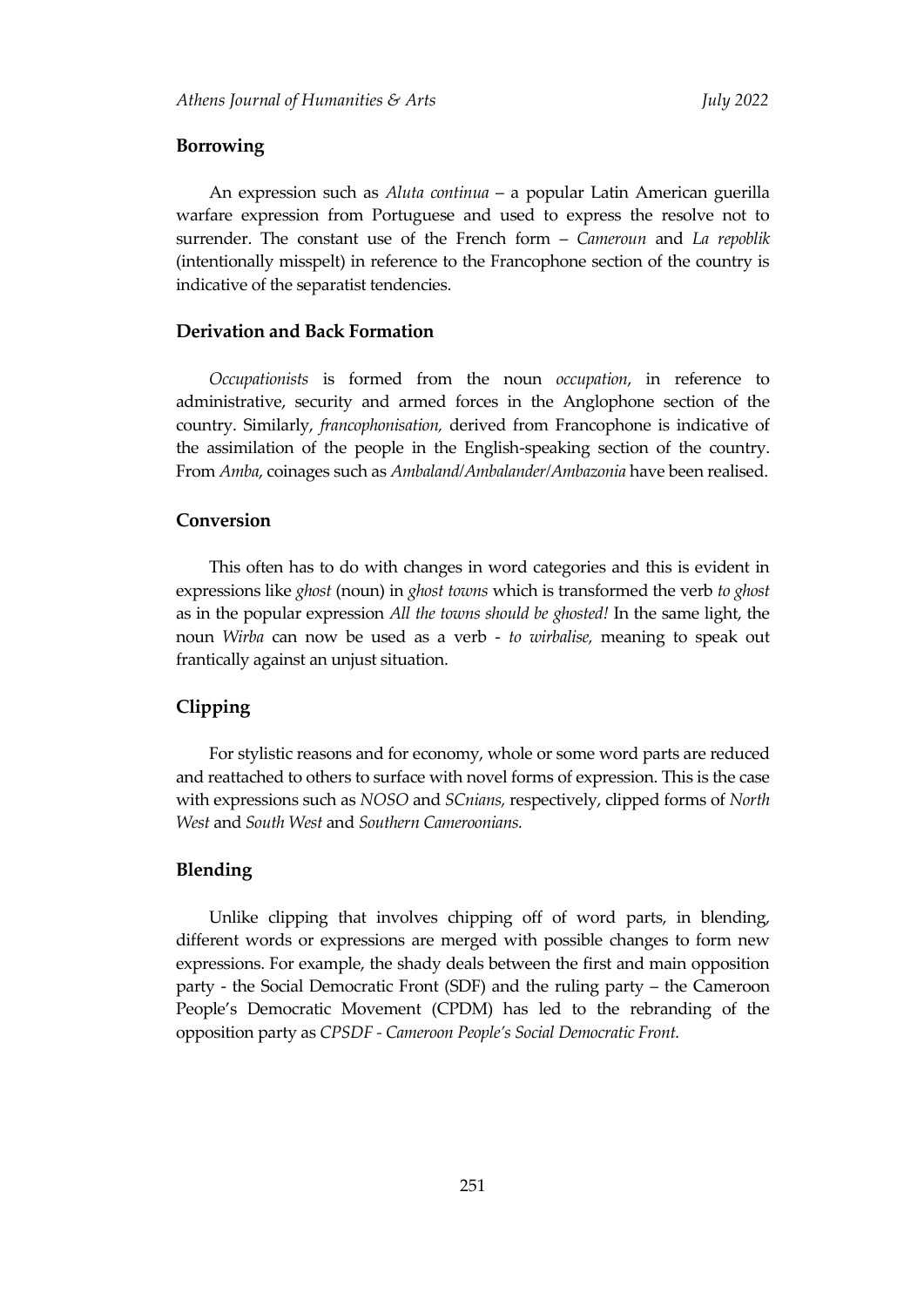# **Abbreviations/Acronyms**

The literature is now rife with new abbreviations and acronyms all reflective of the diversity of opinions even in the separatist camp. They include the following:

- **SCIG**: Southern Cameroons Interim Government
- **IG**: Interim Government
- **SCLM**: Southern Cameroons Liberation Movement
- **CACSC**: Cameroons Anglophone Civil Society Consortium
- **SCP**: Southern Cameroons Police
- **SCBC**: Southern Cameroons Broadcasting Corporation
- **SCACUF**: Southern Cameroons Ambazonia Consortium United Front
- **SCDDIS**: Southern Cameroons Department of Defence and Internal **Security**
- **SCCO**: Southern Cameroons Correctional Office
- **CAC**: Cameroon America Council
- **SCSA**: Southern Cameroons State of Ambazonia
- **APDB**: Ambazonian Public Data Bank
- **AUV**: Ambazonians United in Victory
- **CPSDF**: Cameroon People's Social Democratic Front
- **MORISC**: Movement for the Restoration and Independence of the Southern Cameroons
- **AGC**: Ambazonia Governing Council
- **CP**: Consortium of Parents

### **Neologisms**

They often refer to creative inventions that eventually gain in use and spread. They are the examples of *Camerounese* now used to refer to Cameroonians of French expression. *Bareta News/Ambaflashpoint* now exist as social media propaganda organs. Besides, *Amba* and *Air Amba* respectively refer to the envisaged currency and air transport service provider.

# **Adjectivisation**

To render usage more vivid and lucid, there has been the profuse use of adjectivisation as a linguistic strategy to paint glaring portraits of certain realities. Expressions such as *keyboard politicians, facebook warriors, colonial Cameroun and wicked/total ghost towns* make use of descriptives that accord them greater expressive power and intensity.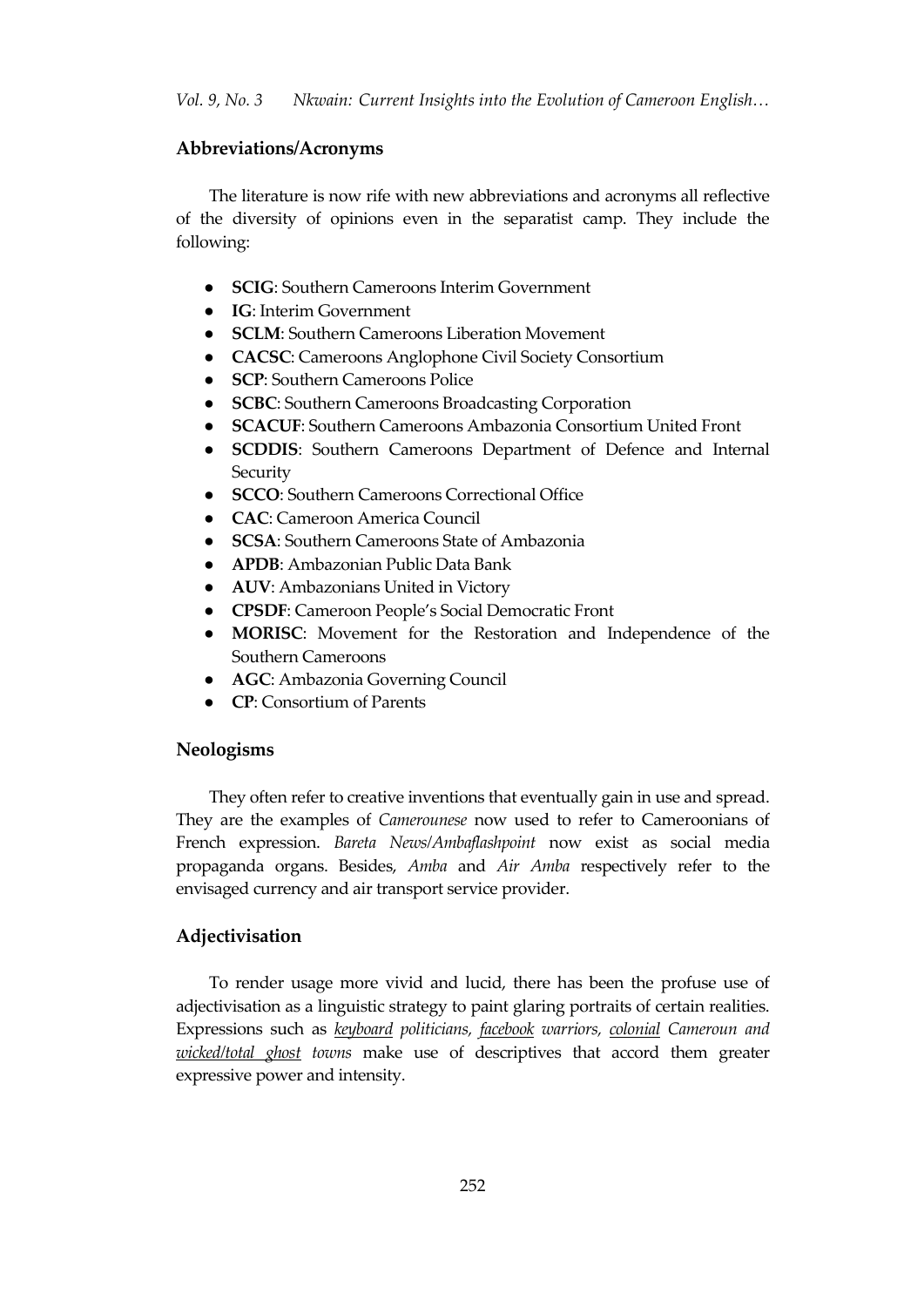# **Pragma-Stylistic Resources**

Language users here equally employ a myriad of stylistic devices in their expression of thought and sentiments. They include dysphemisms, symbolism and imagery, allusions and rhetoric. They are examined below.

#### **Dysphemisms**

The direct opposite of euphemistic usage (preference for suitable expressions at the expense of harsh ones), dysphemisms – referring to a spade as one, are rife in usage. For instance, reference to traditional authorities as *royal beggars* and *chicken chiefs* who purportedly abandon their roles as custodians of the people's traditions and cultures and liaise with public administrators for monthly stipends, reaps them of the inherent dignity and grace they are supposed to incarnate. Direct reference to top government officials as *zombies, an octogenarian dipper wearing rogue, Mr. book miss road,* etc., are indisputable cases reminiscent of their disrepute and resentment against these state functionaries. This is equally obvious in *SDF fornicating with CPDM,* a vivid attempt to castigate the treacherous role of the main opposition party suspected of entertaining shady dealings with the government at the expense of the people.

#### **Symbolism and Imagery**

Usage here is fraught with images and symbols all reminiscent of the ills plaguing the whole context. The beautiful image of *the two Cubes of sugar* that have refused to dissolve in water in reference to the resolve of the two regions to fully defend their integrity is handy. *Atanga Njis and Co*. and *lying tilapia* with regard to Paul Atanga Nji and Issa Chiroma Bakari, both state ministers, immediately evoke memories of untrustworthiness, inconsistency and deceit as gleaned in their public defence of state policy and stance in relation to the crisis. Again, armed separatist factions are auto-named using very symbolically relevant tags such as *Black Mambas, Tigers, Black Cats, Vipers etc.,* bestial images expressive of their deadly, fearless and resolute nature. Similarly, their leaders, in a bid to inspire fear and respect, opt for labels equally symbolic of their different potentialities. As such, titles and names such as *General No Pity, General Die, General R.K., General Ivo, General Chacha, General Amigo, General Fire, Field Marshal, etc.*, abound in usage. For their invincibility, there is profuse use of *odeishi* (charms originating from neighbouring Nigeria) incised into their blood, tied with red cloths around the body or weapons. When they feel protected especially as gunshots from the military purportedly turn into water during combats, they repeatedly scream *Water na water!* (water is water), symbolic of resistance and eventual victory.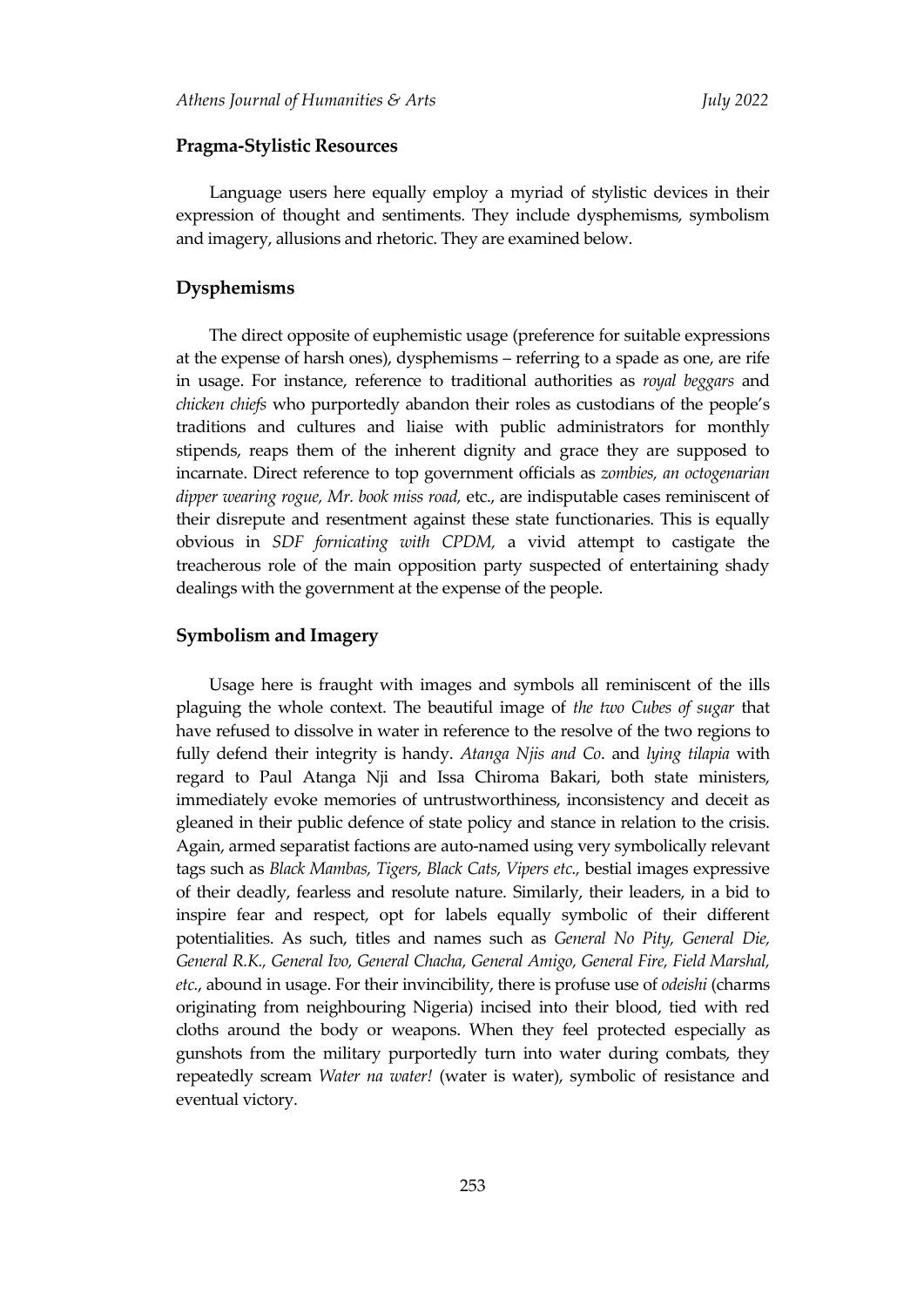### **Allusions**

Like Biblical Thomas who insisted on verifying Jesus Christ's healed wounds before acquiescing to His resurrection, non-sympathisers to the cause have been generally termed *Doubting Thomases.* These are those who continue to believe that the activists are all *facebook warriors* or *keyboard politicians* resolved in creating a *Virtual Republic.* Besides, the only functioning airstrip found in the Bafut locality of the North West Region has been beautifully captured in the historical allusion of a *Greek gift to Troy* – a veritable symbol of repression and terror, understandably as it does not serve local transportation needs but a fortified military base to facilitate military operations across the region.

#### **Rhetoric**

 $\overline{a}$ 

The Anglophone crisis has involved a lot of stigmatisation at different levels especially as extremist opinions abound. As such, if one is not for the struggle, automatically, they are styled the *enemy in the house.* On both sides of the divide, those who have championed the cause have inevitably exposed themselves to open criticism and accusations. Top state personalities such as Paul Atanga Nji (Minister of Territorial Administration) and the late Mayor of Buea Urban Council – Ekema Patrick, have severally been accused of impersonification and acts of perjury, casting doubt on their level of educational attainment. As such, their opinions have often been hushed down and vilified with the rhetorical – *Who opened the bag of idiots?* Hence, such usages put to question their status.

# **Discussion**

This study attests to the authenticity and legitimacy of Cameroon English as a non-native variety in its own right. The findings of this study corroborate and complement those of many other previous ones in several ways. The study provides complementary evidence showcasing the fact that the rich socio-cultural and multilingual backdrop of the country engenders language behaviour such that, through different linguistic processes, novel forms continue to invade and enrich the lexical economy of the language.

Anchimbe<sup>23</sup> demonstrates how the following forms from local cultures now constitute mainstream Cameroon English features: *country Sunday, bush meat, mbanyas, co-wives, misaddition, divorcee, rapee, cheater, chiefdom, fondom, ekwang, kanwa, sanja*, etc. Far from filtering the features identified in this study, their high frequency of occurrence attest to their effective integration of the lexical economy

<sup>23.</sup> Anchimbe, Eric. *Cameroon English: Authenticity, Ecology and Evolution* (Frankfurt am Main: Peter Lang GmbH, 2006).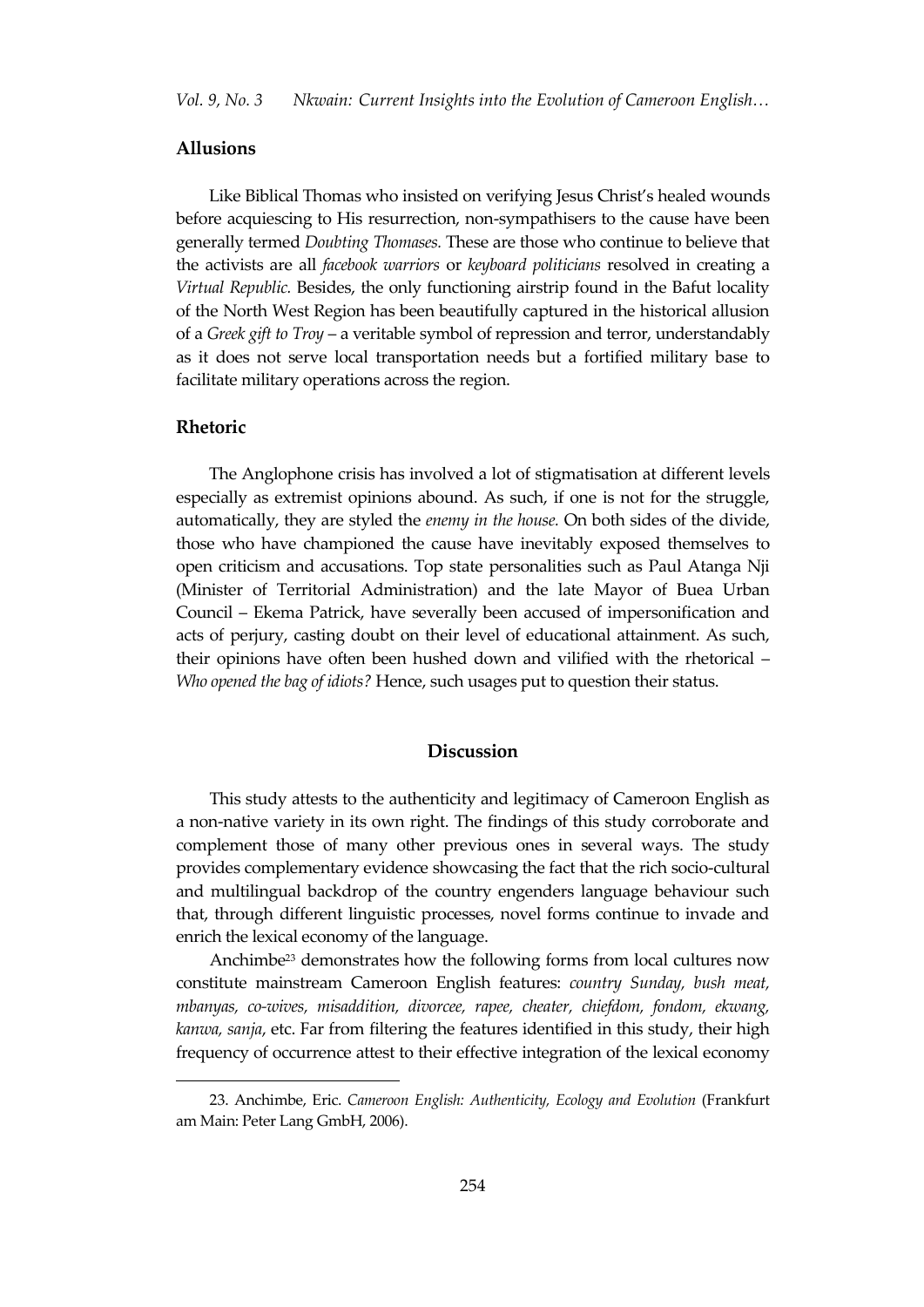$\overline{a}$ 

of Cameroon English. Like Mbangwana<sup>24</sup> who shows how euphemistic usage enriches Cameroon English with examples such as: the *elderly* (senior citizens), *typist* (secretary), *warder* (prison officer), *manager* (director), *the poor* (underpriviledged), this study identifies the use of the contrary device – dysphemisms in an attempt to highlight certain societal incongruities. Just like Usong $2^{5}$  who investigates neologisms and comes up with expressions such as: *bellyticians* (stomach politicians), *karangwas* (ardent supporters), *yesamen* (stooges), *epesse* (traitor), *themocrazy* (crazy democracy), *chopbrokepotism* (lavishness), etc., which characterise political parlance in Cameroon, this study adds to other illuminating examples of novel expressions that have been engendered with the outbreak of the crisis. Mpoche<sup>26</sup> identifies and describes semantic shifts and language change instances in Cameroon English with recurrent expressions such as: *to lower the volume of radio* (turn down), *buy a new car* (different), *taste food and you will hear how sweet it is* (know), *etc.* Apart from several instances of semantic shifts and change, this study identifies similar trends with desemanticisation, semantic extensions, semantic deterioration, semantic reallocations as linguistic resources of the language. Nkwain<sup>27</sup> attests to the invasion of Cameroonianisms even in scientific writings such as dissertation acknowledgements with expressions emanating from the local environs. This study equally identifies the profuse use and attribution of various categories of titles and loan-blends from French and local languages to fill communication gaps.

 Interestingly, it is worthy of note that Cameroon English fits within Schneider's<sup>28</sup> Dynamic Model which promulgates and explicates five phases (foundation, exonormative stabilisation, nativisation, endonormative stabilisation, and differentiation) in the development and evolution of postcolonial varieties of English. The Model views the achievement or otherwise of the five phases as yardsticks or some form of indices for estimating the developmental history of postcolonial Englishes as well as assigning a certain level of accomplishments

<sup>24.</sup> Mbangwana, Paul, 'Eupemisms: A Study in the Art of Genteelizing and Sentimentalizing,' *Annals of the Faculty of Arts, Letters and Social Sciences* 4, no. 2 (1988): 11- 24*.*

<sup>25</sup>. Kenneth Usongo, 'Political Vocabulary in a Multilingual Setting: The Case of Cameroon's Emerging Democracy,' in *Annals of the Faculty of Arts Letters and Social Sciences*, 189-199. Special Edition in Honour of Professor Paul N. Mbangwana (Cameroon: University of Yaounde 1, 2008).

<sup>26</sup>. Kizitus Mpoche, 'Language Contact and Change in Cameroon,'in *Annals of the Faculty of Arts, Letters and Social Sciences,* 121-138. Special Edition in Honour of Professor Paul N. Mbangwana (Cameroon: University of Yaounde 1, 2008).

<sup>27</sup>. Joseph Nkwain, 'Further Evidence of the Indigenisation of English in Cameroon: Pitting the Norm against Localised Forms in Dissertation Acknowledgements (DAs),' 2019, 76-96.

<sup>28.</sup> Edgar W. Schneider, *Postcolonial English varieties around the World* (Cambridge: Cambridge University Press, 2007).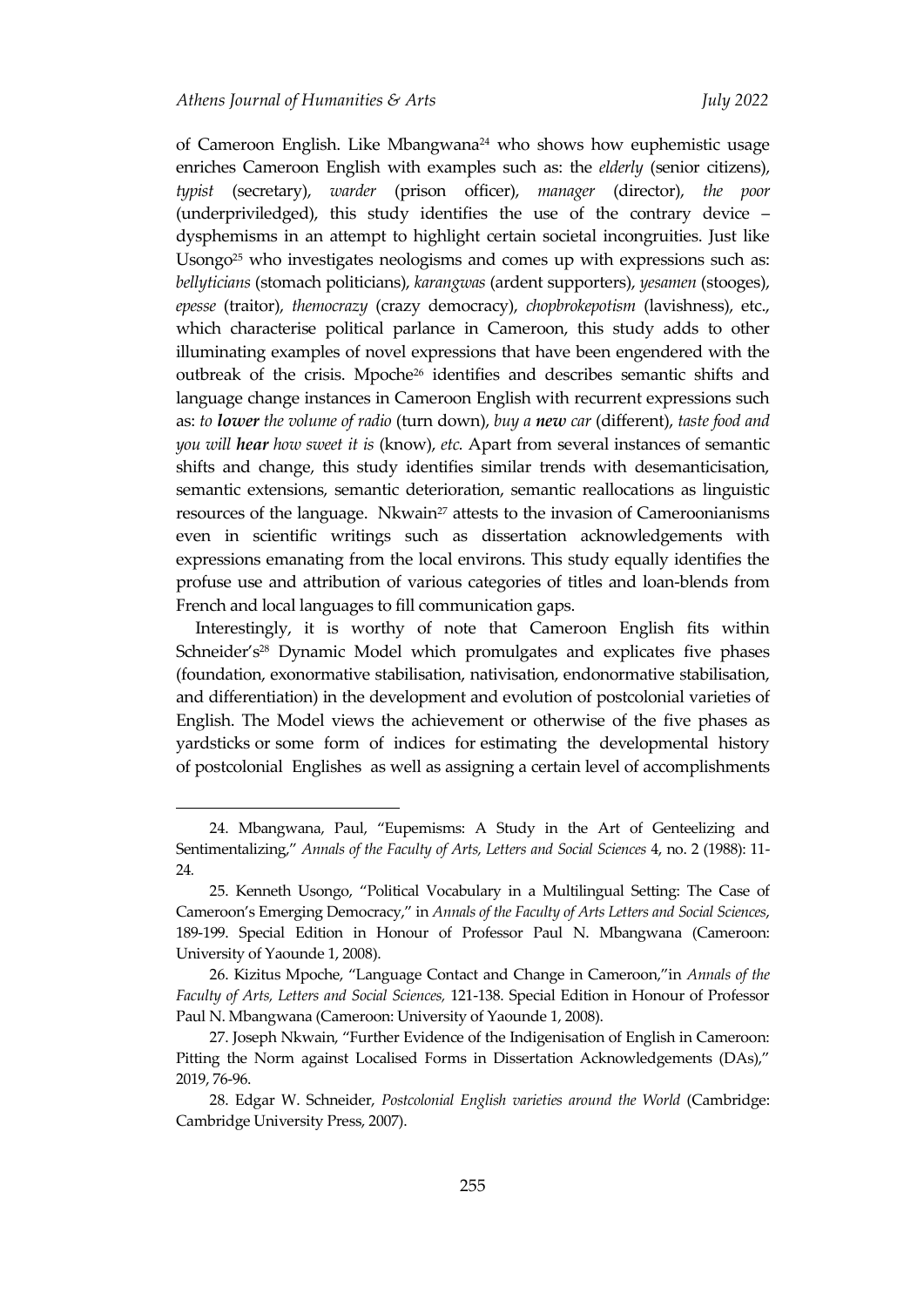to them in respect to their growth. On account of this perspective, the framework indicates that the results of this study coupled with those of other previous findings attest to the fact that Cameroon English has attained a relatively acceptable level of nativisation. This is evident especially at the stabilisation phases where a compilation of the features attested in the language has led to Kouega's<sup>29</sup> *A Dictionary of CamE Usage.*

# **Implications and Perspectives**

The foregoing presentation attests to the inevitable encroachment of novel forms into the lexical economy of CamE. The probable question that arises is that of the integration of some of these features into mainstream CamE. Following Anchimbe's<sup>30</sup> *Integrational Filtration Hypothesis* which proposes a novel framework for filtering novel forms into mainstream languages, it is evident that most of these expressions would obviously qualify. With regard to the criterion of necessity, it is clear that these expressions tend to fill pressing linguistic gaps as well as help them in expressing natural feelings in relation to the issues at stake. Concerning appropriateness and time, they accurately paint a vivid picture of the sociopolitical realities inherent in this context during the particular period. As far as the appeal of the expressions is concerned, they are particularly appealing especially to supporters of the cause. Through them, users find communicational fulfilment as they air their minds of individual and collective frustrations. The question of the possibility of the adoption of such expressions in writing had already been provided a ready solution with the publication of the first edition of *English for Ambazonia Primary Schools,* an English didactic guide with vocabulary and other expressions reflective of the cause. However, the text was immediately banned and the publishers prosecuted. Regarding the population of users, usage here is rife and spread among a vibrant and not an ageing population of about 8 million people who constitute the active population of both regions. Concerns about the status of items can readily be addressed based on the simple linguistic understanding that when new words gain in spread and frequency in use, this defeats the issue of status as even official attempts to ban their use could only be effective at official levels. Besides, there seems to be a harmonious co-existence of the novel expressions with French, English Language, Pidgin English and the local dialects as attested in their high intelligibility rate with users of these other languages. Finally, the criterion of the consciousness of existing patterns is revelatory of positive attitudinal tendencies especially in those in whom the cause is deeply enshrined. For instance, it takes no extraordinary measures to reinforce ghost town operations over all the two regions as it has become a religion here.

 $\overline{a}$ 

<sup>29.</sup> Jean-Paul Kouega, *A Dictionary of CamE Usage* (Berlin: Peter Lang, 2007).

<sup>30.</sup> Anchimbe, *Cameroon English: Authenticity, Ecology and Evolution*, 2006.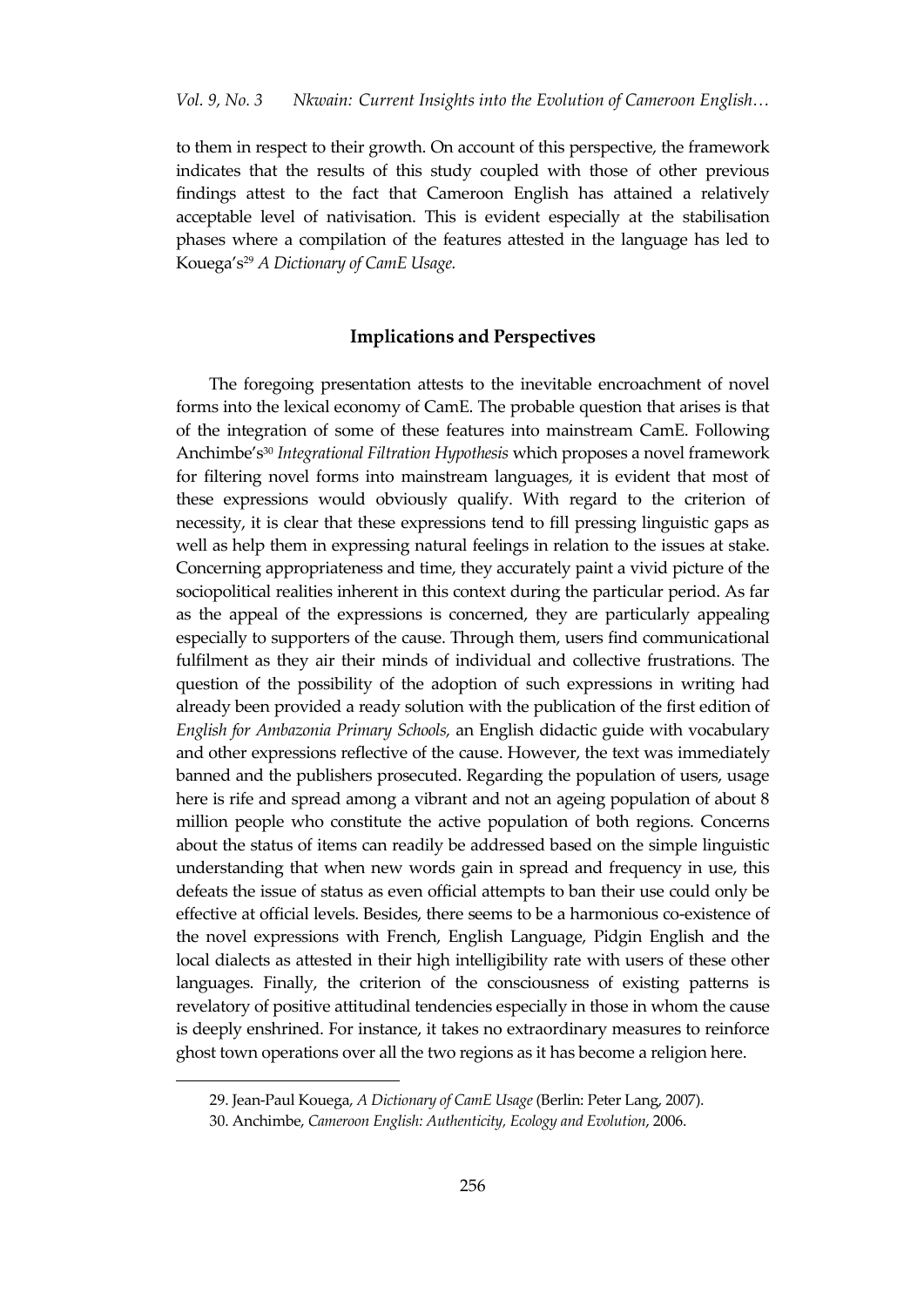Certainly, it is safe to claim that the expressions presented would go through the linguistic filtration process in as much as their use benefits from spread, frequency in use and a high degree of intelligibility. Though their use might be threatened by official exclusion, this becomes a linguistic aberration as far as the liberal expression of the thoughts and feelings of a people remain an indisputable natural phenomenon.

# **Conclusion**

The sociocultural, political and linguistic history of Cameroon constitutes a rich tale of tolerance, accommodation and resilience. Despite the highly acclaimed 'unity in diversity' slogan that proliferates in political discourse here, the inability to carefully harness the rich sociocultural, political, religious and linguistic resources of the country has undoubtedly weakened and disintegrated the strands that held the entire nation together. Today, dissension, mistrust, dissatisfaction and outright armed conflicts are seriously plaguing some parts of the country. The incessant zeal to lash out against societal ills has culminated in interesting linguistic fall-outs. The advent of the crisis, despite socioeconomic, humanitarian and psychological exacerbations, has proven beneficial at the linguistic level and CamE stands out as an indisputable beneficiary. Besides the artistry demonstrated by Cameroonians in their linguistic performances, the rich socio-cultural and multilingual backdrop of the country naturally proffers a propitious environment for the breeding of interesting linguistic phenomena that continue to attract keen researchers in diverse domains.

This study establishes that nascent forms in CamE are unevenly distributed across domains such as conflict/civil disobedience, history/politics, administration and governance, the media, sociocultural/economic and education. An overview of the features exhibits their propensity to undergo different changes at the semantic level as they are enriched both by linguistic and pragma-stylistic resources such as semantic extensions, desemanticisation, semantic deterioration, semantic reallocations, gap filling, dysphemisms, symbolism and imagery, allusions and rhetoric. The expressions equally demonstrate the use of a plethora of linguistic processes such as borrowing, derivation, back formation, conversion, clipping, blending, abbreviations/acronyms, neologisms and adjectivisation. Through this plethora of rich linguistic resources and processes, users have been able to surface with diverse forms used in expressing their concerns and feelings about the world that circumscribes their existence. At the linguistic level, this naturally-occurring situation has considerably impacted language behavior and behavior towards language in the speech communities here. Apart from helping in fulfilling the communicational aspirations of the people, one discerns in these developments further indigenisation of English in Cameroon. If the hegemony of CamE, just like that of other non-native varieties, is ascertained, the eventual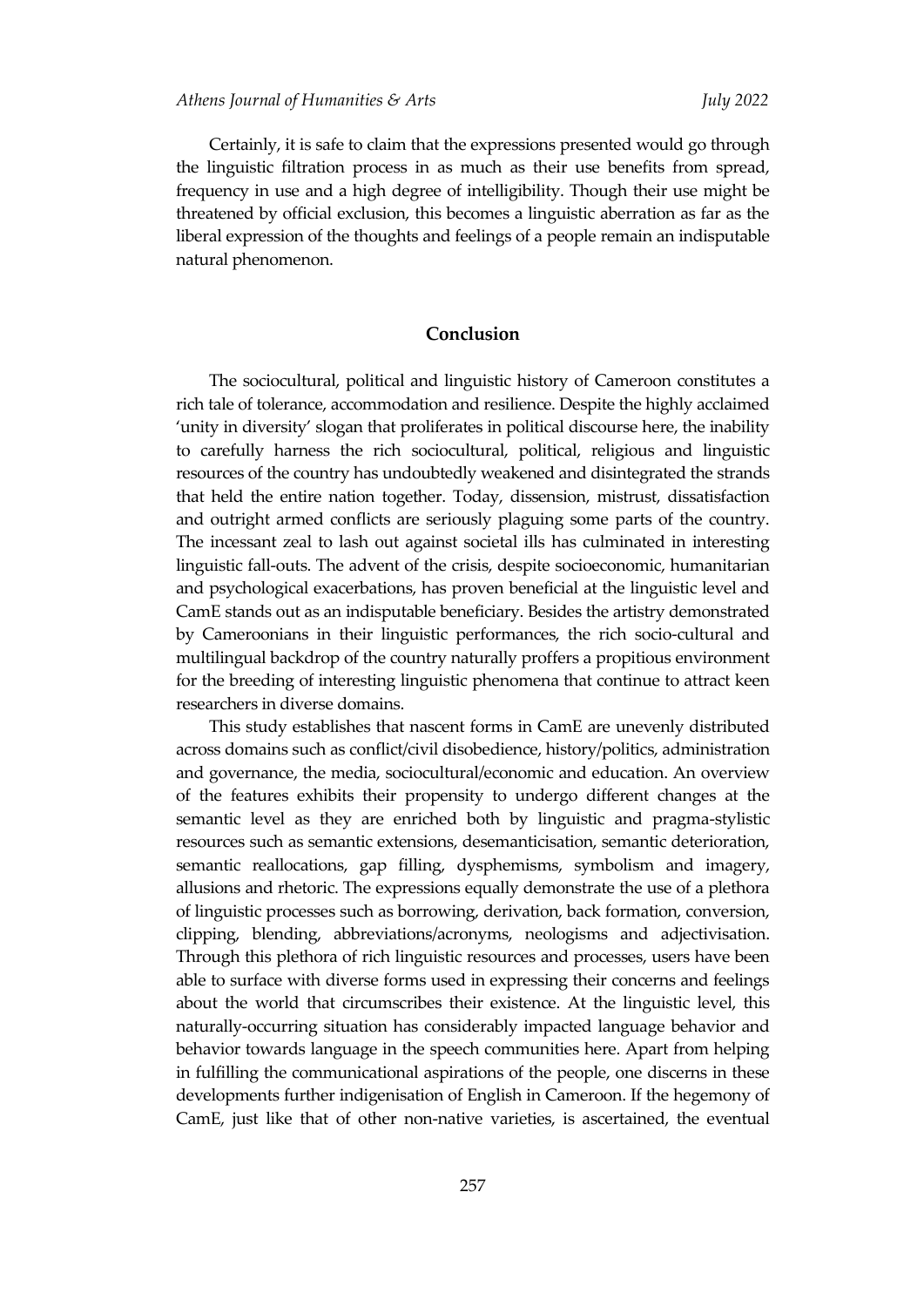development of *Ambazonian English* as a response to the communicational exigencies of a people, might be fast becoming a linguistic reality to be accommodated, even if it appears to carry a distinct sociopolitical identity.

Like previous studies, this study attests to the legitimacy of Cameroon English as a non-native variety in its own right despite the numerous disdainful and prejudicial stances adopted by mavericks and purists in its regard.

#### Bibliography

- Anchimbe, Eric. *Cameroon English: Authenticity, Ecology and Evolution*. Frankfurt am Main: Peter Lang GmbH, 2006.
- "Linguabridity: Redefining Linguistic Identities among Children in Urban Areas." *TRANS,* no. 16 (2006).
- Gavriely-Nuri, Dalia. 'Cultural Approach to CDA.' *Critical Discourse Studies* 9, no. 1 (2012): 77-85.
- Kouega, Jean-Paul. *Aspects of CamE Usage: A Lexical Appraisal.* Muenchen: Lincom Europa, 2006.
- \_\_\_\_. *A Dictionary of CamE Usage.* Berlin: Peter Lang, 2007.
- Mbangwana, Paul. 'Eupemisms: A Study in the Art of Genteelizing and Sentimentalizing.' *Annals of the Faculty of Arts, Letters and Social Sciences* 4, no. 2 (1988): 11-24.
- \_\_\_\_. 'The Linguistic Deculturation of English Usage in Cameroon.' In *Official Bilingualism and Linguistic Communication in Cameroon*, edited by George Echu and Allan Grundstrom, 87-102. New York: Peter Lang, 1999.
- Mbassi-Manga, Francis. 'The State of Contemporary English in Cameroon.' In *Cameroon Studies in English and French,* edited by Francis Mbassi-Manga, 49-63. Victoria, Pressbook, 1976.
- Mpoche, Kizitus, 'Language Contact and Change in Cameroon.' In *Annals of the Faculty of Arts, Letters and Social Sciences,* 121-138. Special Edition in Honour of Professor Paul N. Mbangwana. Cameroon: University of Yaounde 1, 2008.
- Nguefac, Aloysius. *Extralinguistic Corelates of CamE Phonology*. Unpublished Ph.D. Dissertation. Cameroon: University of Yaounde 1, 2001.
- Nkemleke, Daniel. *A Corpus-based Study of Modal Verbs in Cameroon Written English*. Unpublished Ph.D. Thesis. Cameroon: The University of Yaounde 1, 2002.
- Nkwain, Joseph. 'Dissertation Acknowledgements (DAs) in Cameroon English: A Study in Linguistic Politeness.' *International Journal of linguistics* (*Acta Linguistica Hafniensia)*  47, no. 1 (2015): 33-52.
- \_\_\_\_. 'Further Evidence of the Indigenisation of English in Cameroon: Pitting the Norm against Localised Forms in Dissertation Acknowledgements (DAs).' In *Bordered Identities in Language, Literature and Culture: Readings on Cameroon and the Global Space,*  edited by Mathias Mbuh Tennuh and Emelda Samba Ngufor, 76-96. Newcastle upon Tyne: Cambridge Scholars Publication, 2019.
- Nna-Emeka, Okereke. 'Analysing Cameroon's Anglophone Crisis.' *Counter Terrorist Trends and Analyses* 3, no. 10 (2018): 8-12.
- Ouafeu, Yves Talla Sando. 'Politeness Strategies in Colloquial Cameroon English: Focus on Three Pragmatic Particles: na, ya and eihn.' *Nordic Journal of African Studies* 15, no. 4 (2006): 536-544.